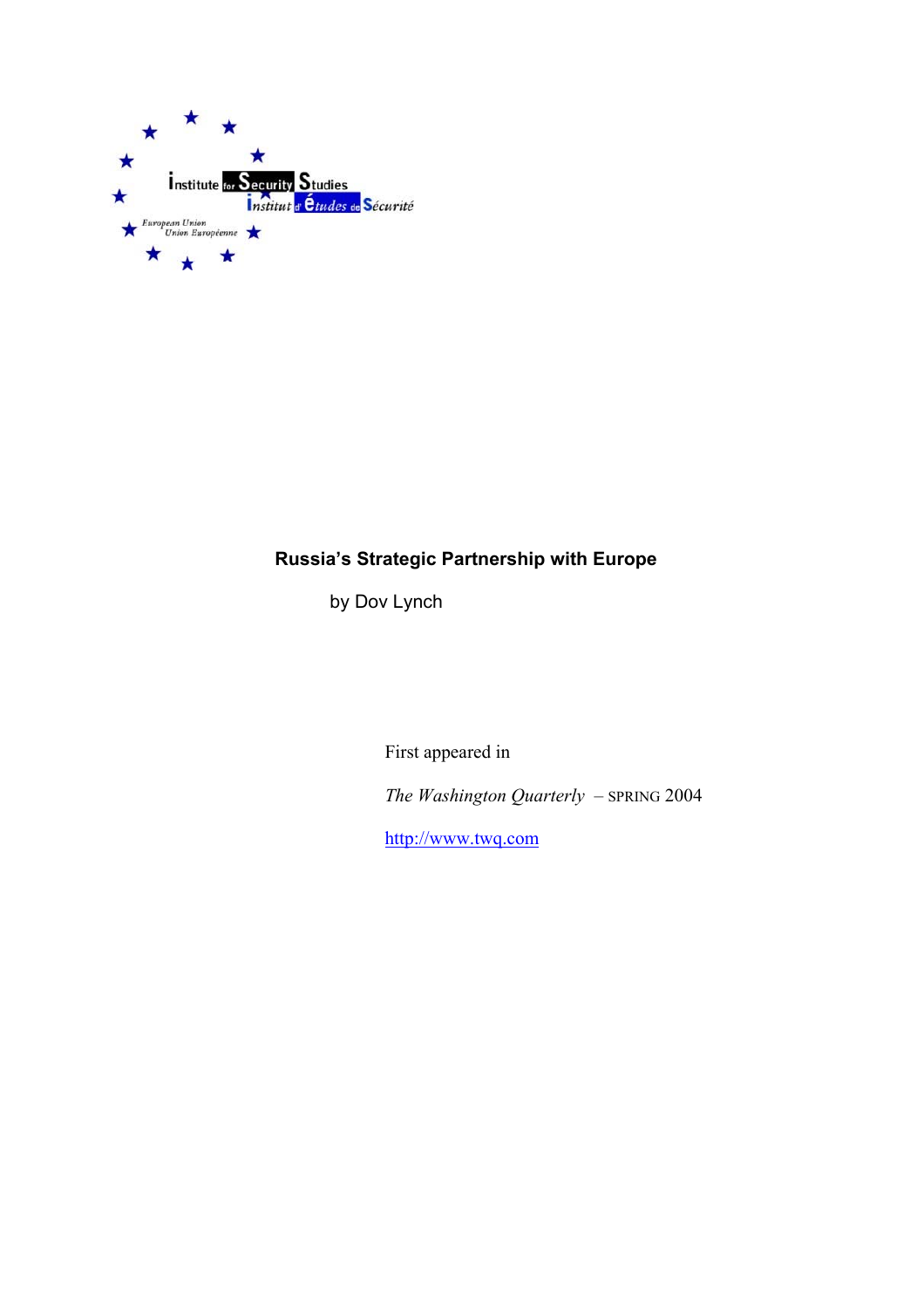# **Russia's Strategic Partnership with Europe**

Shortly before the twelfth Russian–European Union summit in early November 2003, in an interview with the Italian press, Russian president Vladimir Putin stated, "For us, Europe is a major trade and economic partner and our natural, most important partner, including in the political sphere. Russia is not located on the American continent, after all, but in Europe." Russia, he continued, is "interested in developing relations with our partners in the U.S. and the American continent as a whole and in Asia, but, of course, above all with Europe."1

Putin has devoted significant time and energy to developing relations with the EU since his appointment as prime minister in 1999 and was involved in writing and presenting Russia's official strategy to the EU in October of the same year. Since 2000, driven by the new president, the Russian government has sought to add substance to the strategic partnership that was declared between Moscow and Brussels. Putin's objectives with the EU are based on his recognition of the need to foster closer and better ties with an enlarging economic and political union of states on Russia's borders, which takes the lion's share of Russian trade and is emerging as a new security actor across the European continent and in world affairs. The EU has become one of the central planks in Russia's foreign policy of international engagement, put in place by Putin following the confusion and isolation of the last years of the Yeltsin era. Although Putin never tires of linking Russian identity, culture, and history to Europe, the stakes are more than psychological—the EU is Russia's most important economic partner.

Nonetheless, contrary to other former Soviet republics such as Moldova and Ukraine, Russia does not seek membership in the EU. Under Putin's

THE WASHINGTON QUARTERLY ■ SPRING 2004 **99**

Dov Lynch is a research fellow at the European Union Institute for Security Studies in Paris.

<sup>© 2004</sup> by The Center for Strategic and International Studies and the Massachusetts Institute of Technology *The Washington Quarterly* • 27:2 pp. 99–118.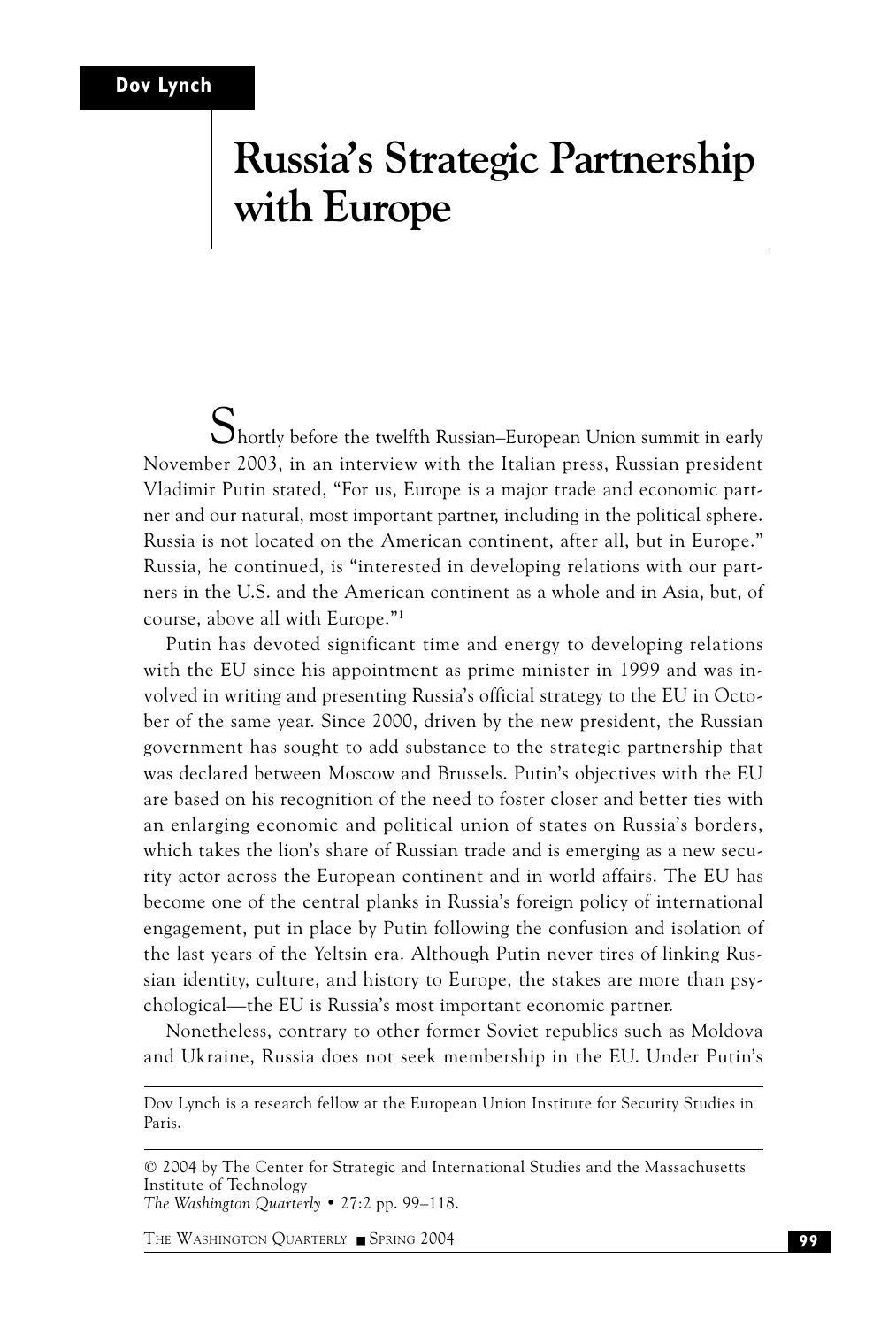stewardship, Russian engagement with the EU is marked by a refusal to allow the EU influence in Russia's domestic development, including its economic policies, or internal affairs, such as the Chechen conflict.

These two impulses in Russian policy—forging deeper ties while retaining complete sovereignty—have complicated Russia's interaction with the EU. Essentially, Moscow seeks to have its cake and eat it too. Four years of greater attention by the Russian president have failed to craft the oft-declared strategic partnership, yet problems stem not only from Moscow. Since 1999, despite an impressive array of declarations and speeches about the importance of relations with Russia, the EU has devoted little time to this policy area. Instead, enlargement to 25 member states and the drafting of a constitution have preoccupied the Europeans. Thus, on the eve of the March 2004 Russian presidential election and the EU's dramatic movement eastward, Russian-EU relations remain troubled.

Nowhere is this more evident than in the EU-Russian security dialogue. In 2003 the EU deployed its first security operations in Europe and in Africa. Far from a positive sign for a Russian government seeking to develop a multipolar world not dominated by the United States or NATO, the birth of the EU as a security actor is worrisome to Moscow. EU-Russian security ties are less developed than those Moscow entertains with NATO and, because of the EU's enlargement and growing security ambitions, Russia is concerned that the EU's European Security and Defence Policy (ESDP) may challenge Russian interests.

In EU-Russian relations, accommodation must be found based not on rhetorical declarations of partnership but on practical cooperation, whereby the EU and Russia seek to develop concrete foundations for their security dialogue. A promising starting point would be a joint peacekeeping operation to support the settlement of the conflict in Moldova, which confronts the central authorities in Chisinau and the separatist leaders of the Transdniestrian region. Situated in the borderland between an enlarging EU and the Russian Federation, Moldova weaves together the interests and influence of the EU and Russia. Accommodating each other's interests and working together in Moldova can help start to develop a genuine strategic partnership between Moscow and Brussels.

#### **The Inextricable Relationship**

The EU matters for Russia for a host of reasons, the first of which is geographic. With the EU's enlargement in May 2004, Russia will border on five EU member states, four of which are new members (with two—Estonia and Latvia—containing large Russian minorities), and thereby will share a fron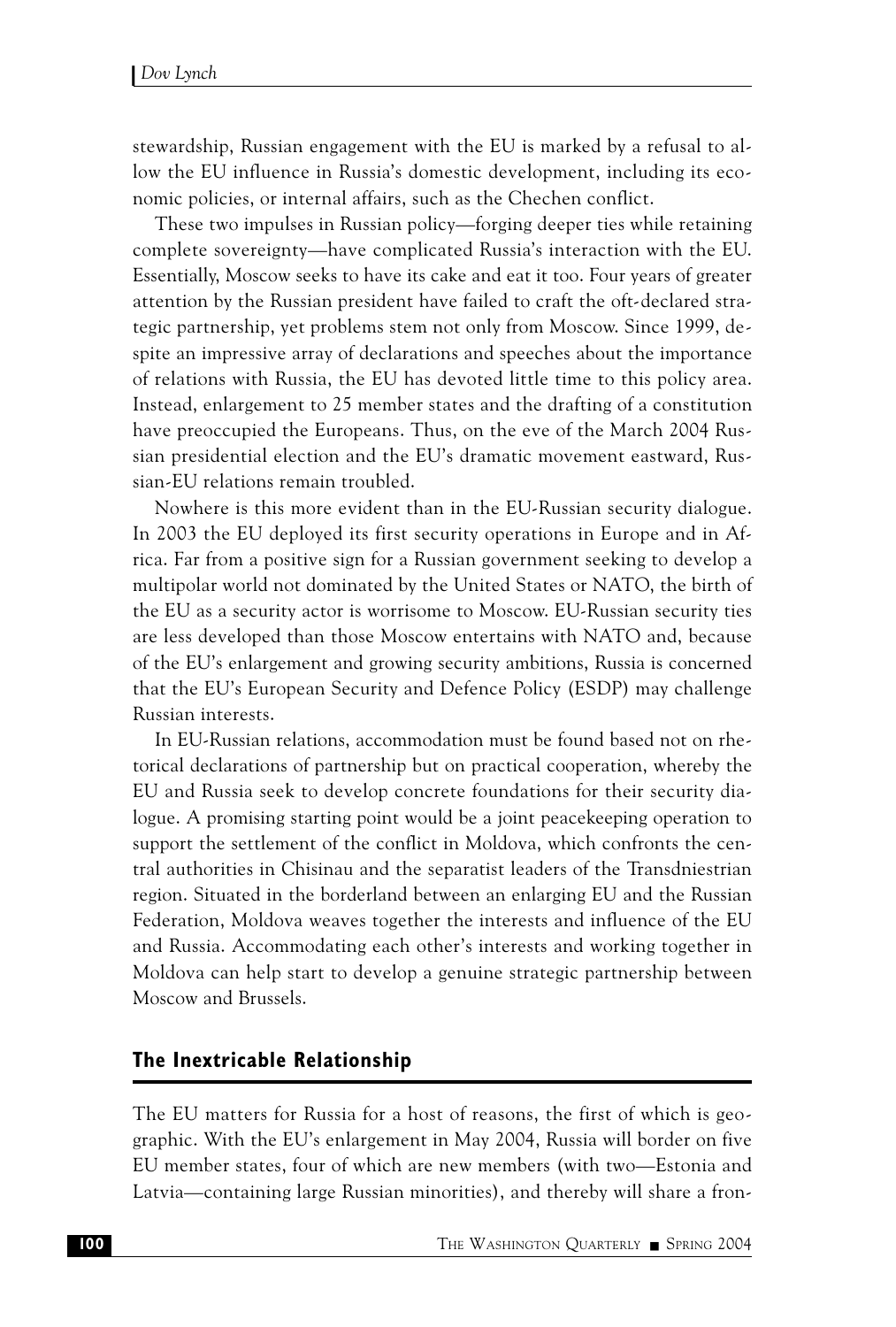tier some 2,200 kilometers long with EU countries. The enlarged EU will also surround Russia's Kaliningrad region, an exclave of some 900,000 people. The EU and Russia are thus about to become closer neighbors than ever before.

With the EU as its most important trading partner, accounting for 37 percent of Russia's external trade, Russia also has substantial economic interests in the EU, especially as this share will likely increase to 52 percent after

enlargement, according to Putin.<sup>2</sup> Trade in energy resources is vital to both parties: in 1999, 21 percent of the EU's oil came from Russia (representing 16 percent of consumption by EU member states) and 41 percent of the EU's gas was supplied by Russia (representing 19 percent of consumption). The European market is equally significant for Russia: in 1999, 53 percent of Russia's oil exports went to the EU; in 2000, 63 percent of Russia's

Putin aspires to help shape globalization and not have Russia shaped by it.

natural gas exports were supplied to European markets. In terms of overall trade, according to EU calculations, member countries accounted for nearly 25 percent (close to 20 billion euros) of Russia's imports and some 35 percent (45 billion euros) of Russia's exports.3 The scale of trade imparts strategic importance to the EU as Russia's key economic interlocutor, but the relationship is unbalanced. Russia's share of EU external trade in 2000 consisted of 4.4 percent of imports and a mere 2.1 percent of exports.<sup>4</sup>

The third reason lies in the realm of ideas. EU officials never tire of predicting that the EU's enlargement will benefit Russia. In the words of EU commissioner Günter Verheugen, "We are firmly committed not to allow new dividing lines to be drawn in Europe."5 The reality—one that Moscow recognizes—is that enlargement will create insiders and outsiders. If the EU were only a single market and free-trade area, problems between Brussels and Moscow would be limited to the technical arena. The EU is far more, however: it is both a vision for Europe and the reality of uniquely integrated states. Putin aspires to create a strong Russian state that helps shape globalization and is not shaped by it. Developing close ties with European states and the EU as trendsetters of globalization is deemed vital for achieving this objective. In May 2002, Russia's foreign minister, Igor Ivanov, stated, "[I]t is crucial that Russia is not somewhere on the sidelines of this process."6 The problem is that EU enlargement raises the specter of Russia on the periphery of an ever more powerful Europe.

Finally, the EU is important to Russia for reasons of European security. Moscow is aware that the EU is in the throes of a revolution—in fact, two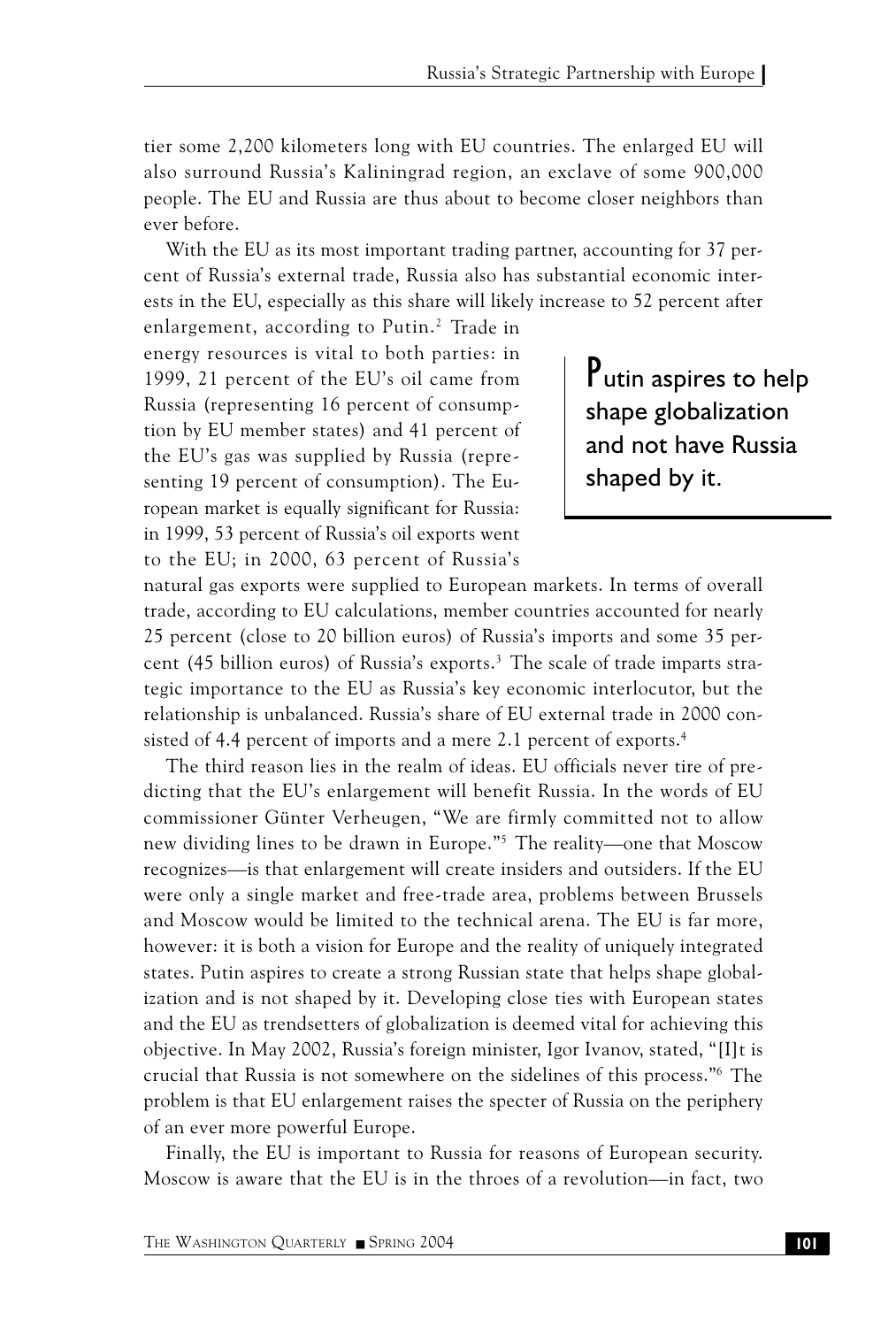revolutions. The first consists of the greatest enlargement the EU has ever experienced, with 10 new members joining in May 2004. The impact of enlargement on the EU's internal dynamics will be fundamental: political workings will change, and new constellations of actors will arise. In the runup to its accession, for example, Poland pushed for greater EU engagement in Ukraine and Moldova; and Lithuania and Latvia have been active in developing military ties with the Caucasus states. From Moscow's perspective,

Moscow views EU integration as a model for the CIS.

the new member states may shatter the cozy relations Russia has entertained with some of the older EU members, such as France and Italy. The new members are likely to alter the tone if not the substance of EU policy toward Russia, and their arrival augurs deeper EU engagement in the former Soviet Union. Certainly, the new states will bring a different urgency to relations with Russia that could

lead to greater EU interference in Russia's domestic affairs, such as the Yukos affair and the conflict in Chechnya.

The second revolution is less radical but not less important from the Russian perspective. This concerns operational and conceptual advances in ESDP. Despite all the recent clarion calls of the death of the EU's Common Foreign and Security Policy (CFSP) because of divisions over Iraq, the EU has emerged as a united security actor. In 2003 the EU launched three missions, in Bosnia-Herzegovina, the former Yugoslav Republic of Macedonia, and the Democratic Republic of Congo. The operations have included tasks ranging from law enforcement and cease-fire monitoring to security and humanitarian crisis management, involving more than 2,000 police and military personnel.<sup>7</sup> These ESDP operations, in particular, are the first test cases of the EU's ability to apply some of the military policy instruments envisaged by the 1999 Helsinki Headline Goal, to have the EU develop by 2003 a rapid reaction force of 60,000 troops that could be deployed within 60 days and would be sustainable for a year. The EU has not yet reached this objective in practice, but the first ESDP operations mark important steps forward.

Moreover, Europe's division over how to handle the Iraq crisis stimulated EU thinking about the development of an EU Security Strategy, a notion which would have been anathema for many EU member states only a year earlier. The EU high representative for CFSP, Javier Solana, was tasked with taking this idea forward. A draft strategy was presented in June 2003 and a final version approved in December.8 For all its difficulties—and the list is long—CFSP is not dead. Far from it, in fact, and Moscow is keenly aware of the emergence of a new key actor in world affairs, one that is willing to act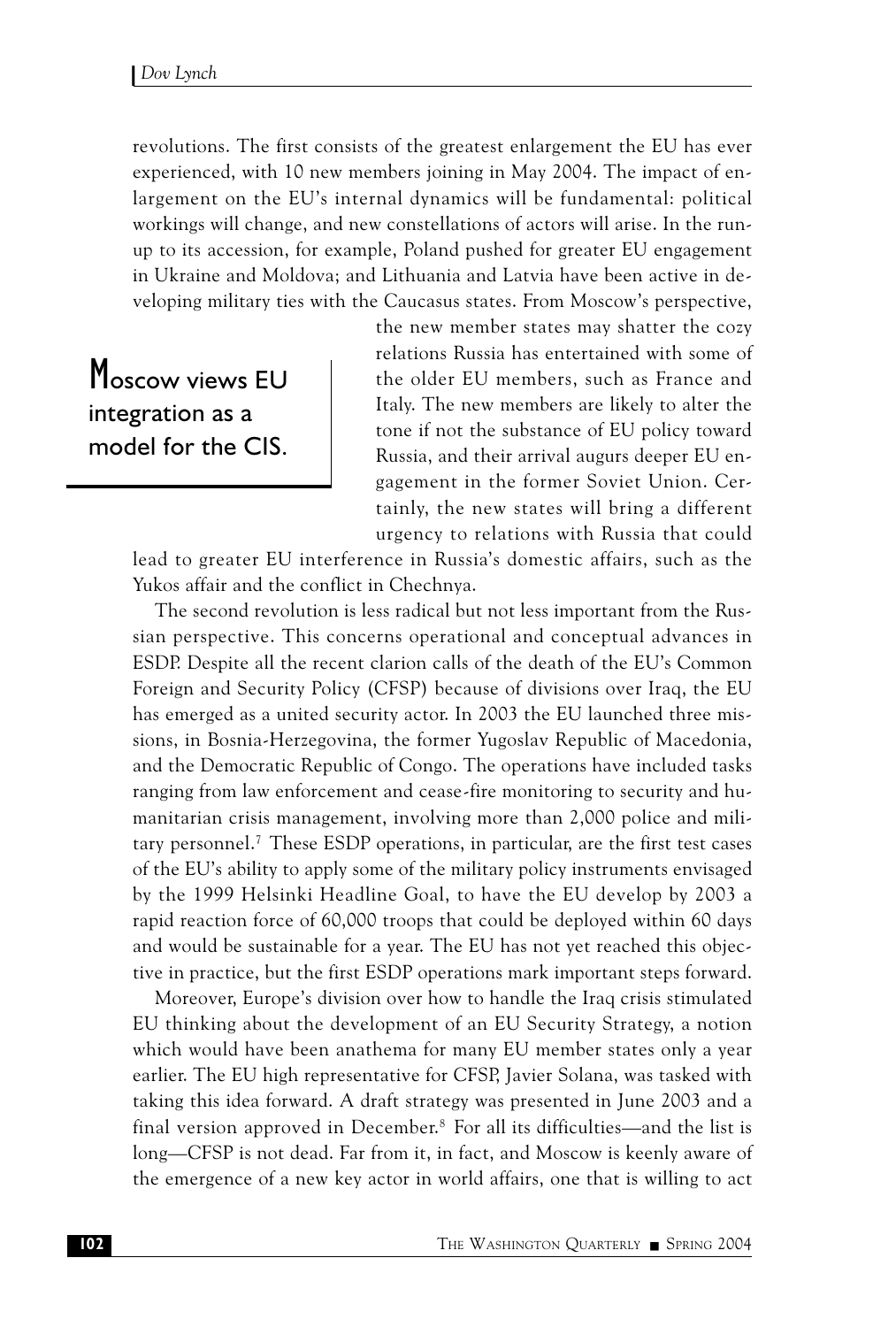on behalf of its interests and is increasingly able to do so. Moscow can hardly ignore the existence of a large, integrated union of states on its border and one from which it is excluded. EU enlargement has a double effect: Russia will move closer to the EU in physical terms and yet remain far from inclusion into Europe's most exclusive club.

### **What Does Russia Want from the EU?**

Before discussing the recent trends in Russian thinking about the EU, it is worth understanding where Russia started in 1999. The main lines of Russian policy toward the EU were promulgated in a document entitled "The Medium-Term Strategy for the Development of Relations between the Russian Federation and the EU (2000-2010)," written in 1999 and presented to Brussels in October of that year by then-Prime Minister Putin.<sup>9</sup>

The strategy reifies Russia's autonomy as a great power, distinct from the EU: "As a world power situated on two continents, Russia should retain its freedom to determine and implement its domestic and foreign policies, its status and advantages of a Euro-Asian state and the largest country of the [Commonwealth of Independent States (CIS)], [and the] independence of its position and [its] activities at international organizations." In subsequent statements, Putin has made the limits of Russia's horizon clear: "We do not at present set [ourselves] the task of becoming a member of the EU … but we must seek to dramatically improve the effectiveness of cooperation and its quality."10 The strategy establishes the yardstick for relations with the EU as "ensuring national interests" and asserts Russia's right to protect sectors of its economy, even if doing so contradicts the terms of the Partnership and Cooperation Agreement (the treaty regulating EU-Russian relations that came into force in  $1997$ <sup>11</sup> or hinders negotiations on accession to the World Trade Organization. In sum, the strategy enshrines Russia's refusal to allow Brussels to interfere in its sovereign affairs.

The Medium-Term Strategy also presents a picture of the EU in heavily instrumental terms. It conveys Russia's view of the EU as a part of its pursuit of a multipolar world and a pan-European collective security system, reflecting elements of former Russian prime minister Yevgeny Primakov's earlier vision of pan-European security, which sought to offset NATO dominance with an increased role for the Organization for Security and Cooperation in Europe (OSCE). The Medium-Term Strategy declares cooperation between Russia and the EU in European crisis management as seen to "counterbalance, inter alia, the NATO-centrism in Europe." Cooperation with the EU on security issues is perceived as more important for its impact on the wider shape of European security than for its intrinsic value.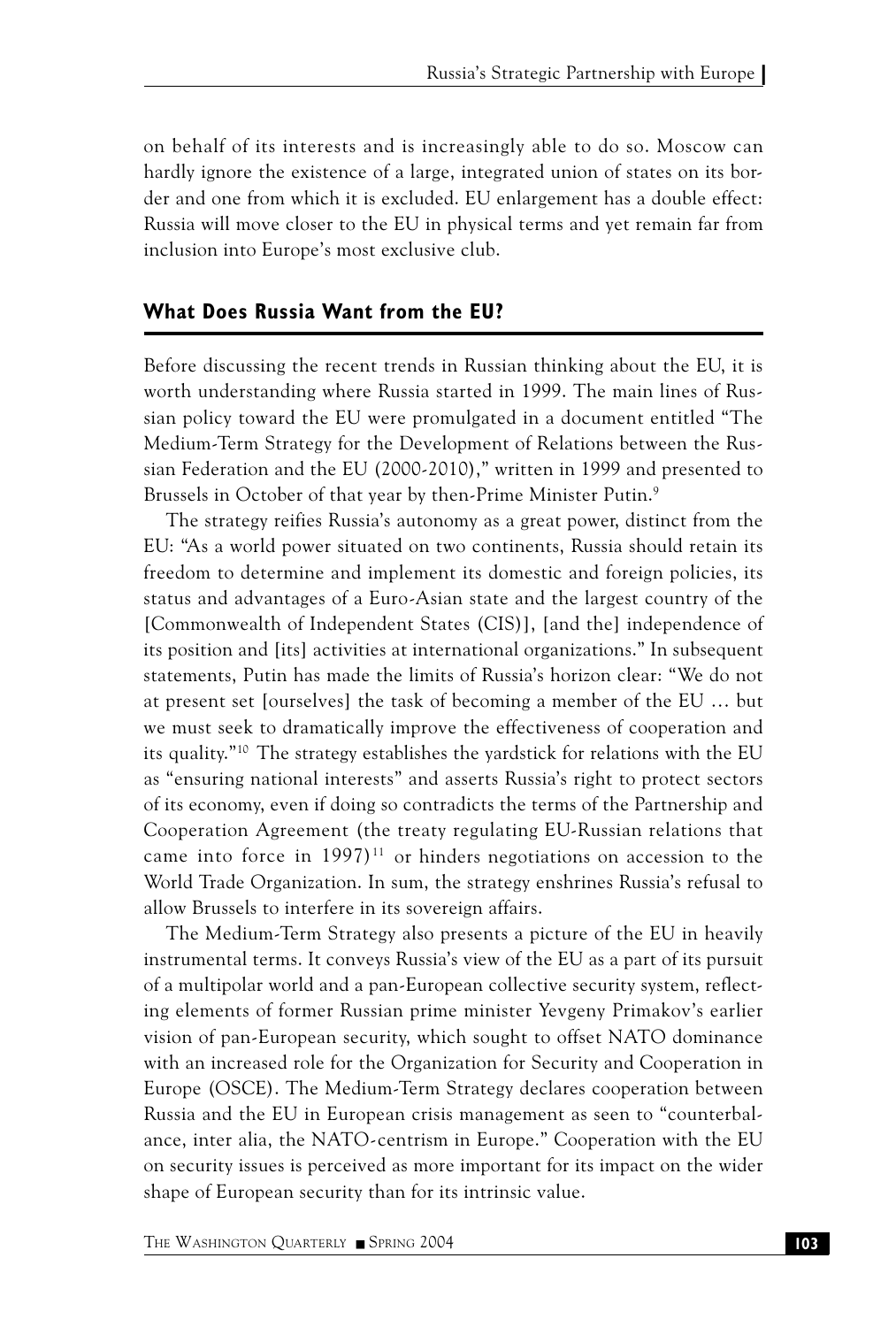The 1999 strategy also illustrates instrumental resonance for the former Soviet Union by presenting EU integration as a model for the CIS. The document bluntly states that "the development of partnership with the EU should contribute to consolidating Russia's role as a leading power in shaping up [sic] a new system of interstate political and economic relations in the CIS area." Although the precise implications of this line are left unexplained, it indicates that Russia intends to be Europe's gateway to the former Soviet Union.

Russia's insistence on not joining the EU remains the centerpiece of its policy toward Europe today. Moscow continues to refuse to allow Brussels to

Russia intends to be Europe's gateway to the former Soviet Union.

have influence over the direction of Russia's reform policies and internal affairs, including developments in Chechnya. Relations with the EU are firmly ensconced in the realm of foreign policy, not domestic policy. For a state that seeks to join the EU, accession is a revolutionary process that touches all facets of that state's internal and external affairs and transforms a country on the lines of the EU *acquis*, or model. Putin is not ready to undertake any

such revolution; his vision of a revitalized Russia is one that draws inspiration from the EU model but does not adopt it wholesale.

With enlargement on the brink in 2004, however, the cold sobriety of the 1999 document is sliding toward frustrated anxiety. Russia's increasing economic and trade dependence on the EU has increased Russian insistence on greater transparency in EU decisionmaking on questions that affect Russia's interests, such as trade policy, antidumping regulations, and the precise impact of enlargement on Russian goods that are exported to the new member states. Moreover, during the last few years, Moscow has become aware that bilateral ties with key EU member states are no longer enough to deal with an increasingly integrated union of states. Relations with Germany and France, or with Italy and the United Kingdom, remain vital in the Russian-EU couple but no longer sufficient. The 2002 negotiations with Brussels on transit to and from the Kaliningrad oblast confirmed the lesson as Putin's efforts to achieve a compromise through his relations with France and Italy provided little help. In the end, compromise with Brussels was reached, largely on EU terms.<sup>12</sup>

The new byword of Russian policy is in fact an old one: whereas Moscow once called for a Europe without dividing lines, in reference to NATO, the target is now the EU. Russia seeks a European continent without a sharp division between EU and non-EU states. The words of the head of the Russian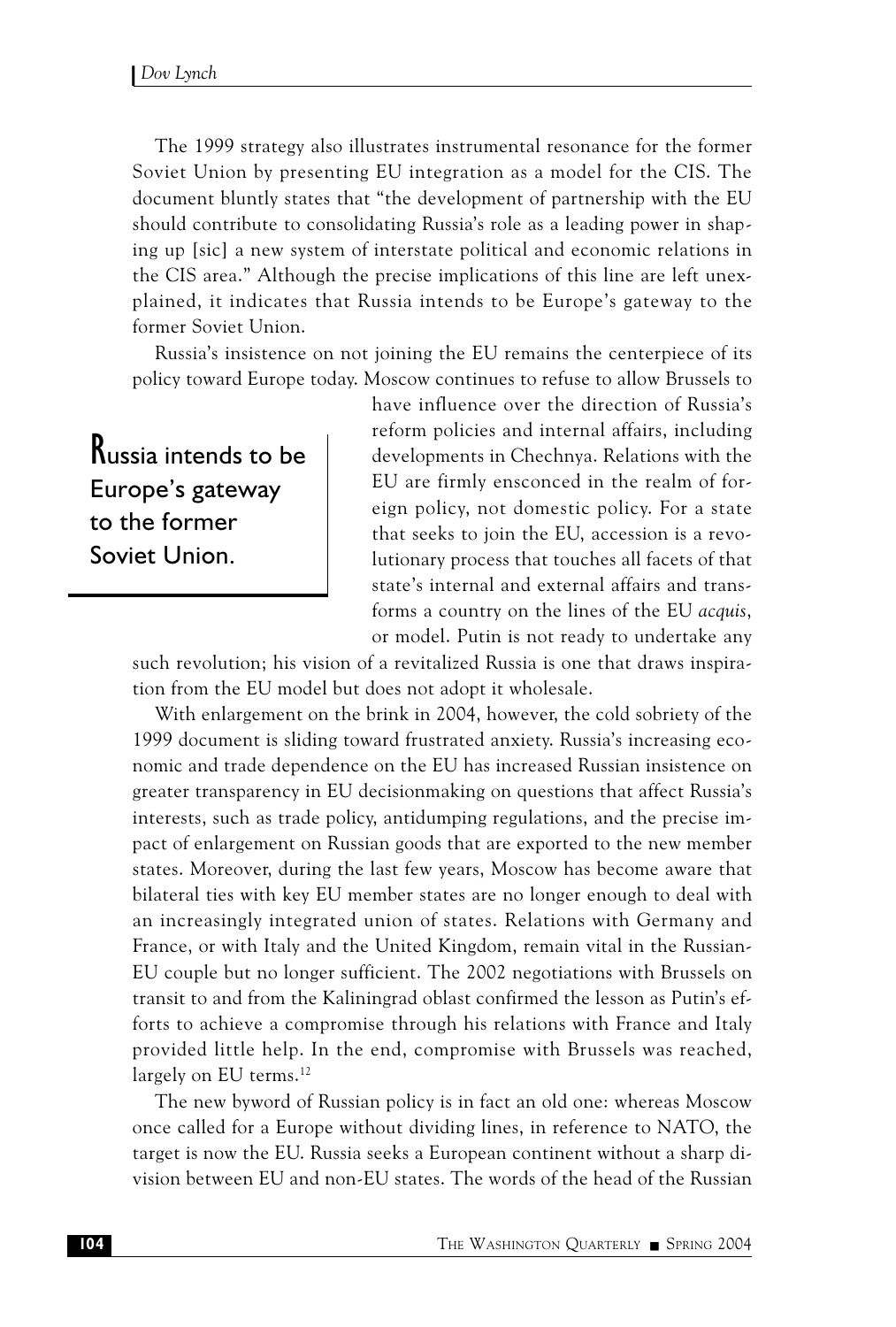Ministry's All-European Cooperation Department, Vladimir Chizhov, reflect a more widely shared sentiment: "The future of Europe and its role in world affairs largely depend on how successfully we will move forward the accomplishment of our common strategic objective to build a united Europe without dividing lines."13 More than NATO, the EU has now become an obstacle to Russia's pursuit of a European system in which Moscow enjoys an equal and independent voice.

In line with the 1999 strategy's premise of engaging the EU without joining it, Russia now seeks to achieve a united Europe by creating four common spaces with the EU, to which Brussels officially agreed at the May 2003 EU-Russian summit in St. Petersburg:

- *A common European economic space.* Efforts in this area would concentrate on developing a more open and integrated market between Russia and the EU.14 Through these discussions, Russia seeks, on the one hand, to offset the potential costs of enlargement on Russian trade and to create mechanisms for managing Russia's reliance on the EU and, on the other hand, to open opportunities for greater European investment in the Russian economy. The Rome summit in November 2003 saw agreement on a concept paper dealing with the creation of this space.15 The concept paper does little more than set forth the objectives of the dialogue and its scope with few details. All the work remains ahead.
- *A common space of freedom, security, and justice.* In non-EU parlance, this effort means opening discussions on the long-term prospects for visa-free travel. With the EU's enlargement, Russian citizens will lose the right to visa-free travel in the countries of central and eastern Europe because new member states are required to assume the obligations established by the so-called Schengen regime, currently regulating the control of external borders and the issuance of visas within the EU. Moscow refers to the Schengen wall as a new Berlin Wall that will split the European continent between insiders in an integrating union that takes up most of the continent and outsiders relegated to Europe's sidelines. Putin has gone to great pains to put the question of visa-free travel on the agenda with the EU and has met with some success. Yet, resolution is a long way off, as the EU is unsatisfied with the state of border control and migration management in Russia and the CIS, and Russia has still not signed a Readmissions Agreement with the Union.
- *A common space for research and education.* To this end, the EU and Russia have signed a number of agreements allowing Russia access to EU educational exchange programs. This common space is seen as a sign in Russia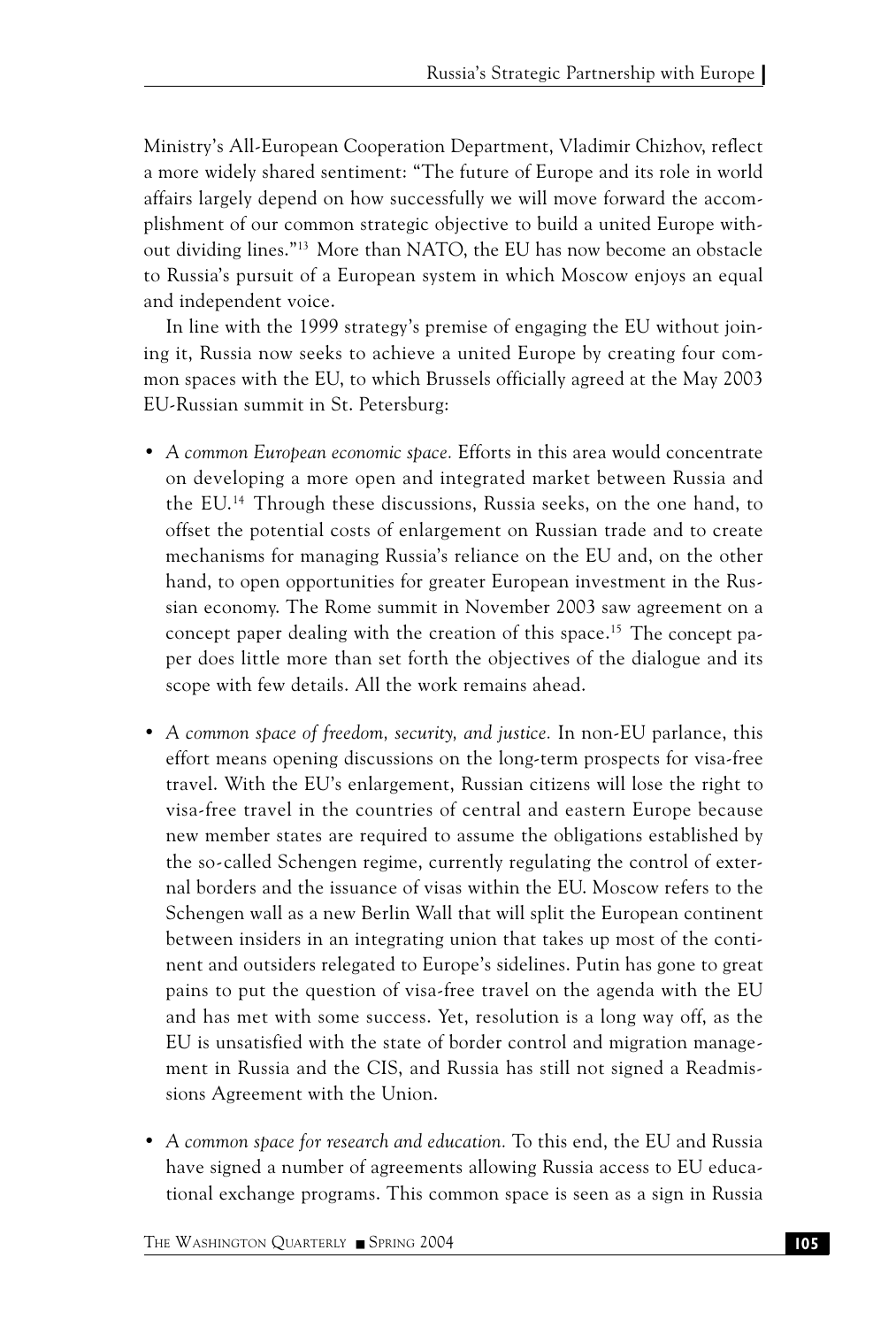of the EU's recognition of the shared cultural and historical heritage of Russia and Europe.

• *A common space on external security.* The EU and Russia have agreed to work toward cooperation in international relations and crisis management, including the maintenance of peace and stability in the Balkans and cooperation in the Quartet to advance settlement of the Israeli-Palestinian conflict.

Four years after the 1999 strategy, the Russian government has gained the EU's willingness to develop this series of common spaces that, in Russia's conception at least, will help to bridge the gap between EU and non-EU Europe. Yet, all of the work remains ahead in terms of giving these concepts substance. Moscow's insistence on retaining full sovereignty over its internal affairs has changed little and remains an impediment to greater engagement with the EU, which, by definition, is an intrusive partner. EU enlargement adds urgency and more troubles to the relationship by increasing Russia's economic dependence on the Union, bringing the EU closer physically to Russia, and increasing the danger of a Russia isolated from a Europe more and more defined by the EU.

#### **Russian Views on ESDP**

A concrete example of shifting Russian attitudes toward the EU has been Russian thinking about the European Security and Defence Policy (ESDP), which has evolved in three periods under Putin's leadership. The first period saw attempts to push cooperation as far and as quickly as possible. From October 1999 through May 2001, Moscow acted in the shadow of the Kosovo crisis—after NATO used force without a United Nations mandate, circumventing Russia in the process—desperate to dilute NATO's predominance and to restore Russia's status on the continent. The October 2000 summit marked a high point of Russian enthusiasm for the EU in its vision of a Europe without dividing lines, where Russia would have an equal voice without formal membership. Russia's ambassador to Brussels compared the summit to a "Sputnik—a rocket to launch relations into a new orbit."16 In its wake, the Russian Defense Ministry put forward proposals to the EU for joint conceptual work, joint peace operations, and military-industrial cooperation.

The May 2001 Russian-EU summit marked a blow to burgeoning ties, however, and the beginning of the second phase of Russia's attitude toward the EU. The EU had grown wary of greater contact with Russia while vital questions such as the EU's access to NATO assets—mainly planning but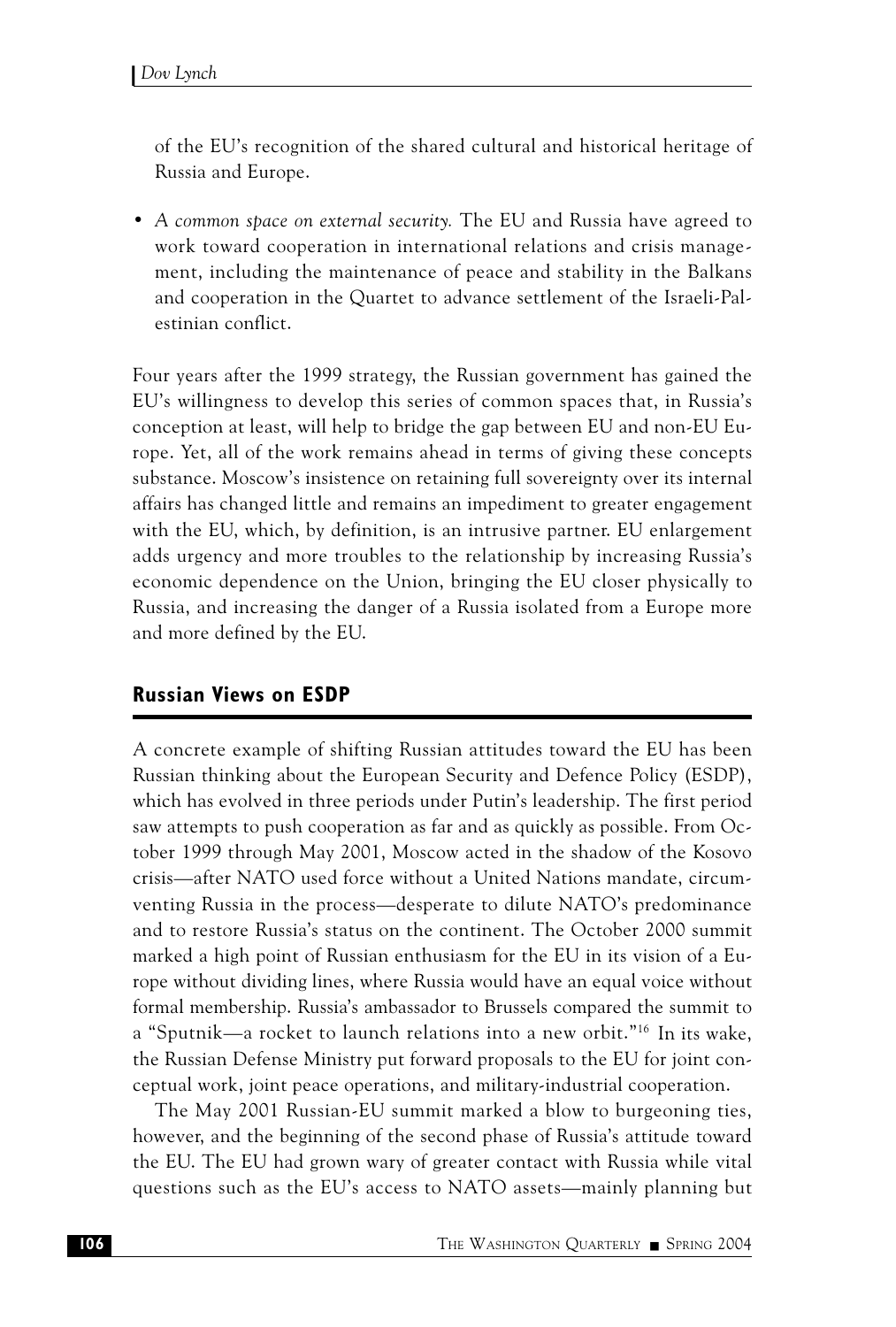also a limited number of physical assets—remained unresolved. Brussels was also concerned with the potential ramifications of having close ties with Moscow while forming ESDP, for simple reasons of political balance with the United States, NATO, and other vital as well as interested third parties. The Russians were increasingly frustrated with the slow pace of cooperation on the part of the Europeans.<sup>17</sup> The October 2001 summit produced a decidedly low-key joint statement that slowed down the Russian-EU dialogue "in light of progress made by the EU."

Since October 2001, Russia's third phase has become more skeptical of ESDP and, at the same time, more concerned that it is being excluded from what appears to be emerging as the preeminent security system on the continent. Nonetheless, Russian policy is no less proactive about pursuing cooperation with ESDP than it was in 2000, but Moscow's expectations have changed

Russia seeks to engage the EU without joining it.

as Europe's security landscape, especially the role of NATO, has shifted in the aftermath of the September 11 attacks. The 2002 Prague summit augured the emergence of a NATO with a global security role, a transformation confirmed by NATO's operation in Afghanistan. September 11, 2001, also accelerated the trend of U.S. withdrawal from peacekeeping activities in Europe, including the advent of a Balkans without a U.S. presence and talk of transferring NATO's peace and security responsibilities in the region to the EU. As such, the EU is poised to assume greater responsibility for European security. Paradoxically, given Russia's past ambition to decrease NATO dominance in European security, NATO's lower profile in Europe is a source of some concern for Moscow, as it comes when Russia has finally secured deep ties with the alliance through the NATO-Russia Council. To its dismay, Moscow once again faces the task of seeking a voice in European security with an organization of which it is not a member—different club, same frustration.

Three core perceptions of ESDP have stayed more or less constant throughout this evolution. First and most fundamentally, Russia still views ESDP as a project with an uncertain future. Launched in 1999, the EU's defense policy is nascent, and Moscow is prepared to wait and see the nature of the creature that will come to life before fully declaring its hand. This understanding has imparted caution in Russia's dealings toward the ESDP. At the same time, the fact that ESDP is emerging concurrently with the deepening and widening of the EU leads Moscow to take ESDP seriously, as it only reaffirms Moscow's recognition that the EU is pregnant with power.

At the same time, a second core Russian perception of ESDP is the need to get involved early and substantially. If Russia is likely to remain a weak

THE WASHINGTON QUARTERLY **BERING 2004**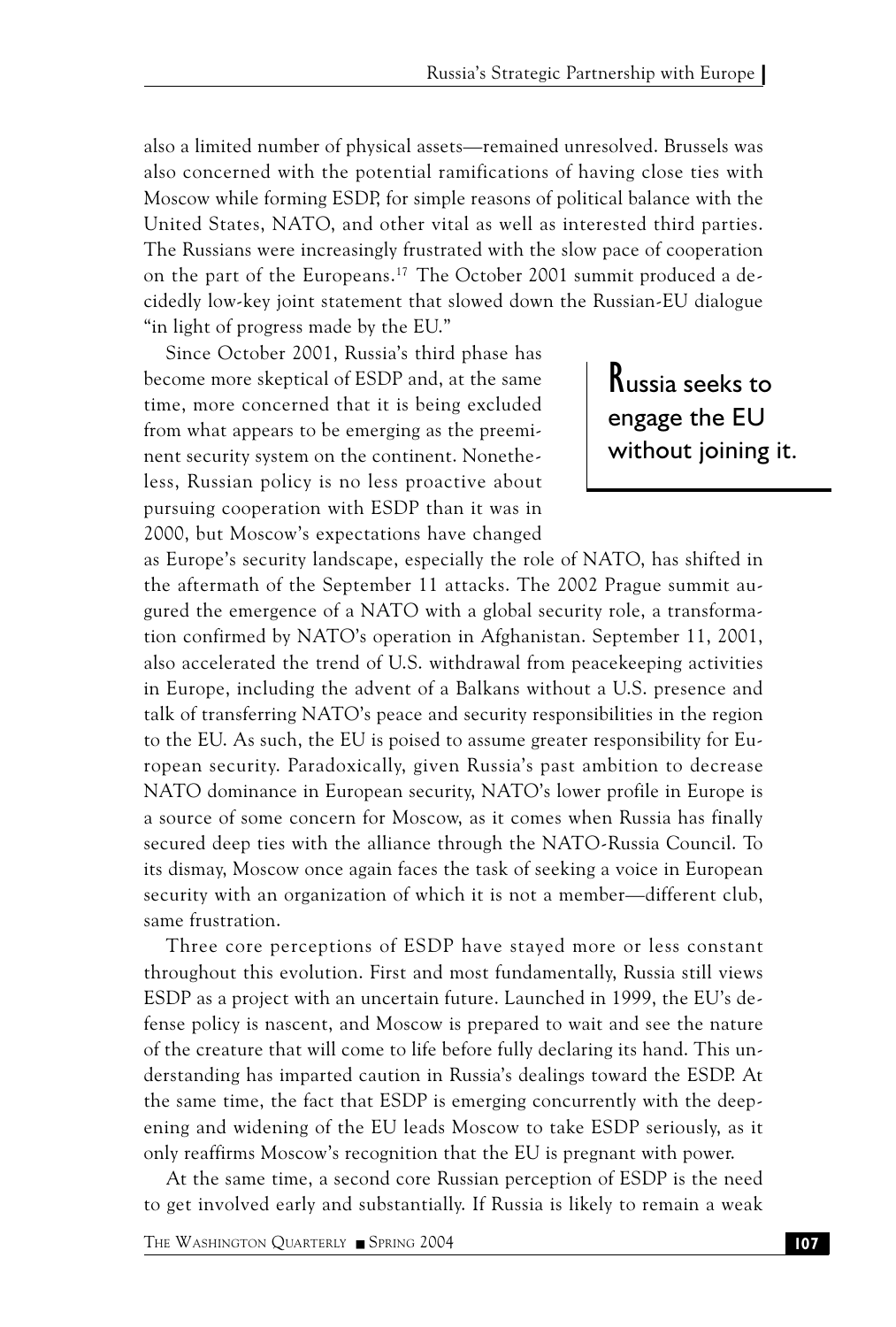state while the EU becomes stronger, then Russia must secure a footing to shape ESDP and ensure that it is not a threat to Russia.

The third core perception concerns Russia's desire to shape a system of European security that ensures that Russia's voice is fully and equally heard. In 1999, following the Kosovo debacle where Russia had failed to halt the NATO operation and saw its favorite security organization, the OSCE, become irrelevant, Putin seized on ESDP to fill the vacuum left for Russia in European security. Moscow looked all the more positively on the EU as it was not NATO, did not have the United States as a member, and thus had the potential to offset NATO dominance in European security. This was particularly true, in Putin's view at the time, because the EU needed Russia to become a great power. In a September 2001 speech before the German Bundestag, Putin asserted, "Europe will better consolidate its reputation as a powerful and really independent center of international politics if it combines its own possibilities with Russia's human, territorial, and natural resources, with Russia's economic, cultural, and defense potential."18 Russia's insistence on equality in relations with the EU therefore flows from the view that Russia is not just another neighbor of the EU but a vital partner as well.

This last core perception has changed the most following the September 11 attacks and the shifts that have occurred in European and global affairs. The 1999 Medium-Term Strategy had presented the EU as contributing to a multipolar world and offsetting the rise of a world dominated by a single power. A wider and deeper EU, entertaining strong ties with Russia, was said to provide for the "inter-related and balanced strengthening of the position of Russia and the EU in the international community of the twenty-first century." These points still hold in Russian policy. The strategy, however, also presented the development of ESDP and the dialogue with Russia as a means to counterbalance NATO-centrism in Europe. At the very least, ESDP was then seen to dilute NATO's predominant role, providing an alternative locus for decisionmaking, with different membership and rules of behavior. On this score, a reversal has occurred. Since 2001, Russian-NATO cooperation has advanced dramatically while security cooperation with the EU has stagnated.

#### **Security Dialogue**

None of this is to say that the security dialogue is an empty exercise. Before discussing the problems affecting EU-Russian security, the scope of the dialogue should be clarified. The dialogue between Russia and the EU is more frequent than it is between Russia and any other party. In addition to semiannual summits, the EU and Russia entertain consultations between the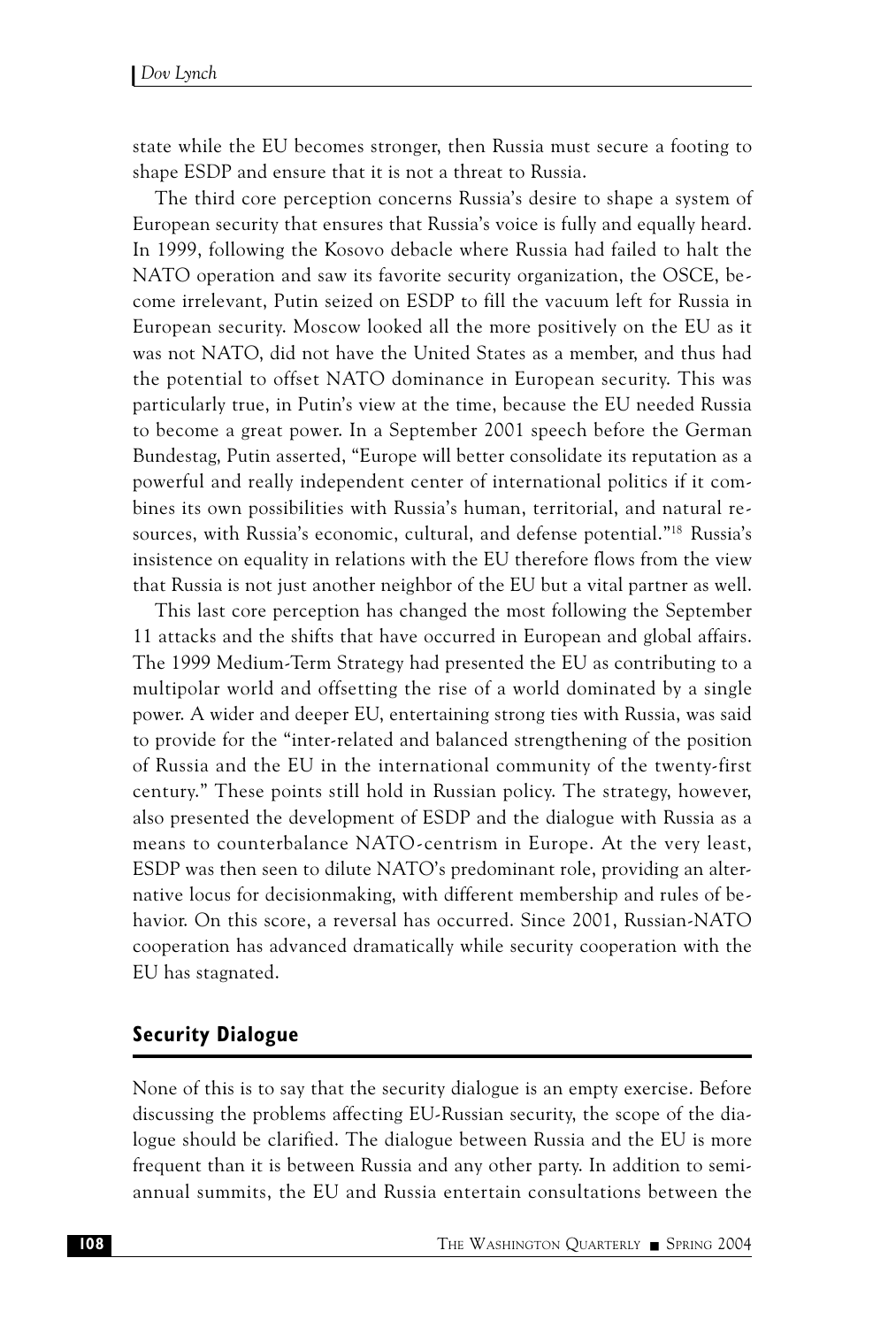EU's Political and Security Committee (COPS, the main EU body concerned with security decisionmaking) and the Russian ambassador in Brussels, including a monthly meeting with COPS officials. Meetings between the EU Military Committee chairman and Russian Defense Ministry officers first occurred in May 2002. Later that year, Russia assigned an officer as liaison to the EU Military Staff in Brussels.

The security dialogue as a whole generally addresses five major topics. First, Russia and the EU have sought to coordinate positions on wider foreign policy issues, most notably on the Balkans and the Middle East. They have issued numerous joint statements on various questions arising in the Balkans, for example. In the Balkans, however, the EU has taken the lead with Russia's tacit con-

NATO's lower profile in Europe is a source of some concern for Moscow.

sent, while cooperation in the Middle East has been relatively greater and more equal, even if both stand in the shade of the United States. Dialogue on the former Soviet Union has been limited; the EU has sought to use the political dialogue to influence Russian policy toward the conflicts in Moldova and the South Caucasus and to address the question of Belarus but all to little avail. Despite similar views on a number of international security questions—ranging from the role of the UN to that of the Quartet in the Israeli-Palestinian conflict—the dialogue thus far has produced few, if any, meaningful joint positions.

Second, Brussels and Moscow have exchanged views on concepts of conflict prevention and crisis management. In 2001 the Russian Defense Ministry developed proposals for joint activities involving military crisis management with the EU, and in 2002, Russia's Ministry for Emergency Situations presented to Brussels a concept for civilian crisis management. Direct contacts have been established with both ministries in Moscow. Yet the fact that the EU has not yet developed its own concepts has prevented cooperation from advancing in this area. Moreover, the EU has worked out modalities for the participation of Russian forces in EU crisis management operations<sup>19</sup> that call for the EU to start an intensified dialogue in case of an emerging crisis to inform Russia if an operation is under consideration.

After the formulation of a concept of operations, Russia may be invited to participate and attend a force generation conference that would bring together potential contributors to an operation. If Russia provides "significant forces," Moscow will have the same rights as participating EU member states in the so-called Committee of Contributors, the main body for operational management of the ESDP operation in question. Brussels has formulated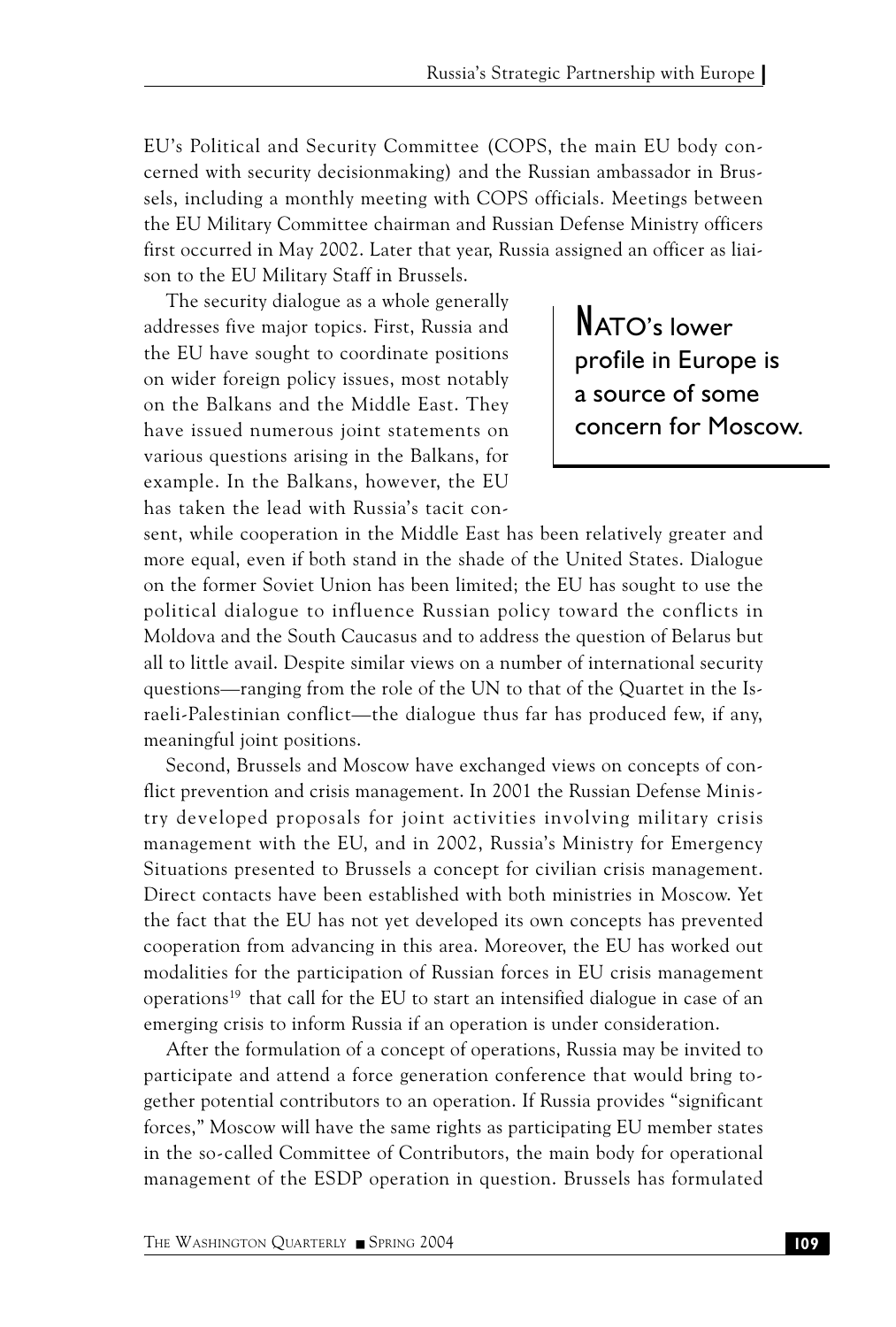similar arrangements for civilian crisis management operations, such as police missions. The possibility of Russian involvement crystallized in 2002 during planning for the EU Police Mission (EUPM) in Bosnia and Herzegovina. Russia sent five officers to participate in the operation, which was launched in January 2003. Russia's involvement in the EU's first crisis management operation, even if civilian and limited, is significant at the very least in that

Russia views itself not just as another neighbor of the EU, but a vital partner as well.

the EUPM signals Russia's willingness to work under EU command in the Balkans.

The September 11 attacks brought the third topic—counterterrorism—to the table. In October 2001, the EU and Russia agreed to exchange information on terrorist activities and networks; not to allow such groups on their territories; to block terrorist groups' financial sources; and to exchange intelligence on dubious transactions.20 In late 2002, Russia and the EU pledged to cooperate in bringing to jus-

tice the "perpetrators, organizers, and sponsors of terrorist acts."<sup>21</sup> Cooperation between the EU and Russia in the struggle against organized crime, including money laundering as well as arms and drug smuggling, is an indirect facet of their cooperation in counterterrorist activities and was made official by a joint action plan in 2000 to combat organized crime in the Russian Federation.<sup>22</sup> Although cooperative efforts started slow, meetings of the Russian and EU justice and home affairs ministers have now become routine.

Fourth, Putin's government is keen to develop military-technical cooperation in areas of perceived Russian comparative advantage. Europe's lack of strategic airlift capabilities has long been noted, and Russia has eagerly offered its capabilities to fill the gap. European states have decided to develop a specifically European capability, however, with the A-400M aircraft planned to come into use by 2007. Moscow proposes that the EU also draw on Russia's satellite imaging capabilities to bolster ESDP. The EU Satellite Centre has purchased Russian satellite images in the past, but no special relationship has been established. In all, the EU appears to have no pressing need for access to Russian capabilities, much to Moscow's disappointment.

Finally, Russia and the EU cooperate in the spheres of nuclear safety and disarmament. Both parties maintain similar stances on the need to reinforce multilateral arms control and disarmament agreements, such as the Nuclear Non-Proliferation Treaty regime. More specifically, in December 1999, the EU approved a joint action establishing a Cooperation Program for Non-Proliferation and Disarmament in the Russian Federation. The program supports the development of a nuclear safety culture and the creation of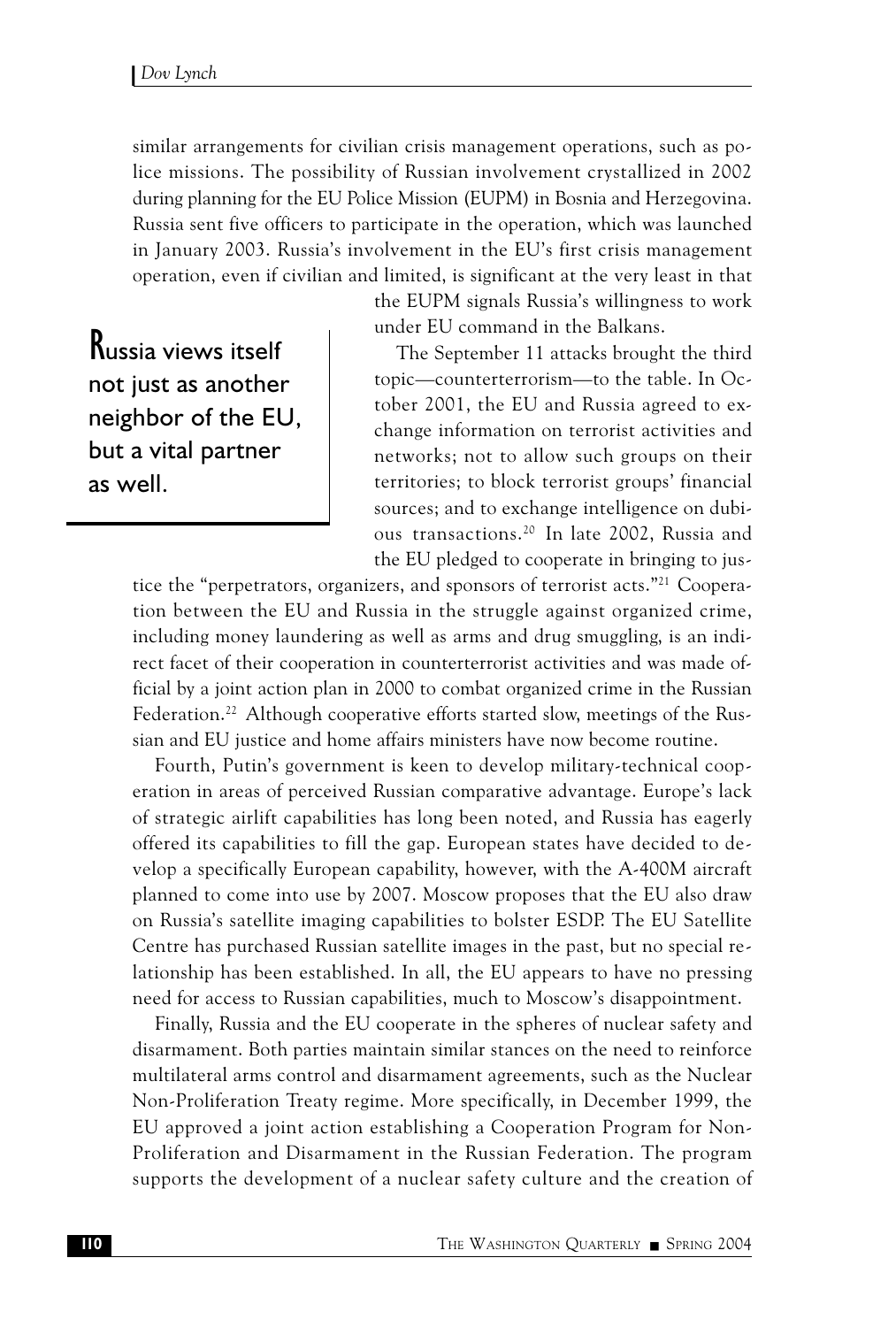appropriate monitoring agencies in Russia. Since the June 2002 G-8 summit in Kananaskis, EU programs have become part of a wider effort to support the dismantling and securing of Russia's nuclear, biological, and chemical weapons, agents, materials, and infrastructure. The G-8–led global partnership consists of a pledge of \$20 billion over the next 10 years, to which the EU has promised 1 billion euros.<sup>23</sup>

#### **The Security Dialogue Practice: A Dialogue de Sourds?**

The EU-Russian security dialogue has cleared a certain amount of ground and laid out directions to pursue in the future. As a whole, however, the dialogue remains nascent and largely declaratory. Serious obstacles impede its more meaningful progress. Most fundamentally, the two sides have clashing visions of the ESDP's objectives and scope. For Moscow, ESDP should advance Russian interests in Europe, thus providing a model of European security that ensures Moscow an equal voice on all security questions and more broadly serves as an instrument to create a greater Europe. The EU sees ESDP in a far different light: not as a motor to drive the creation of a common European security space but rather as a limited instrument of EU foreign policy. Future EU operations have a similarly limited scope and objectives. Their aim is not to accommodate the interests of all parts of Europe but solely to manage crises that arise.

As a result of their different views, the modalities for Russian involvement in ESDP operations fall short of Russian demands. Optimally, Moscow seeks equality with EU member states at every level of decisionmaking, that is, a joint Russian-EU assessment of a situation and agreement on whether it constitutes a crisis (Russia did not see Kosovo in the same way as NATO did, for example), followed by joint planning as well as command and control. For the EU, on the other hand, non-EU states may participate in an ESDP operation if they desire to do so and their participation is considered necessary by the EU, yet external involvement allows for only that—involvement, nothing more, and certainly not full participation in decisionmaking. Even if a non-EU party does provide significant forces to an ESDP operation, that state is still not invited to help draft the concept of operations.

In sum, the conditions for Russian involvement in EU operations are less accommodating than those for NATO operations. Linked to this feature is the EU's vague stance on whether it will seek a UN mandate for all its operations. The EU's desire potentially not to seek UN sanction worries Russia, which wants to avoid a repetition of the Kosovo precedent of a regional organization using force that has not been mandated by the UN. Putin's government is also concerned by the growing geographical scope of EU opera-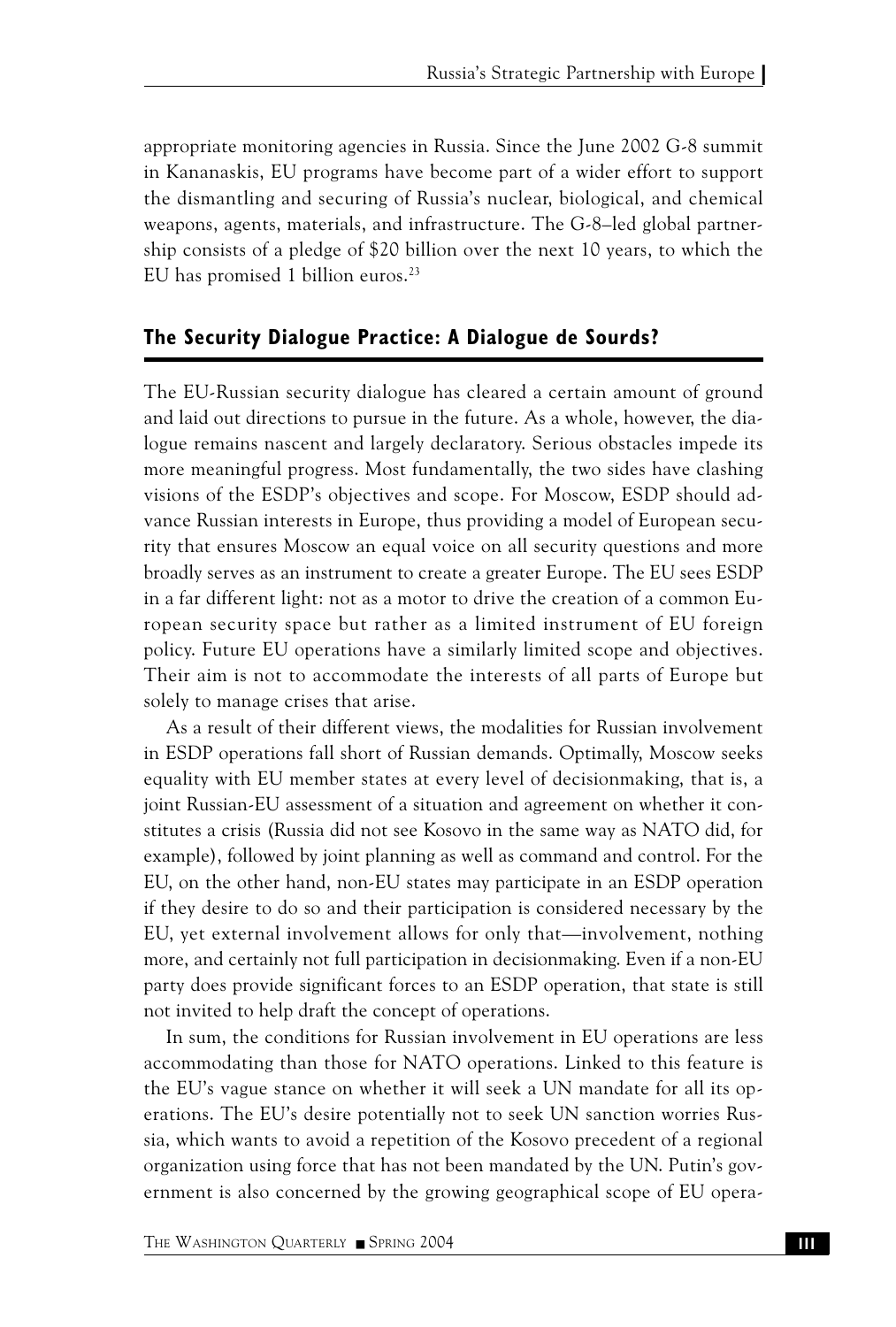tions, specifically that the EU is considering deploying operations spanning a radius of 4,000 kilometers from Brussels, potentially reaching Russian borders with states from the former Soviet Union, in the Caucasus in particular. Russia's concern here is that ESDP will follow the path of the OSCE, narrowing its focus on Russia. Russia seeks to be a subject of ESDP, not its object.

Moreover, in security terms, neither Russia nor the EU has yet to feel an immediate and pressing need for the other. Both are still caught up with

At the most basic level, Russia and the EU are different kinds of actors.

their own transformation projects: the EU toward deepening and widening and Russia toward state consolidation. In Russian analyst Dmitrii Danilov's view, neither party sees the other as either the solution to its security needs or the main threat.<sup>24</sup> Disparate priorities dilute the urgency to develop deeper ties.

Factors specific to Russia and the EU have also hampered the security dialogue. Russian policy is heavily presidential. The vast bu-

reaucracies of the Foreign Ministry and the power ministries standing behind Putin are conservative and often obstructionist. Meanwhile, in Brussels, the dispersal of decisionmaking power among different institutions affects the EU's ability to interact strategically with Moscow, projecting the internal makeup of the EU onto the relationship with Russia. The semiannual summits are indeed more a function of the rotating EU presidency than the needs of the partnership.

At the most basic level, Russia and the EU are different kinds of actors.<sup>25</sup> Russia is a sovereign state, with a consolidating political, economic, and military system; an elected leadership dedicated to advancing the state's interests; and institutions that coordinate means to reach desired ends. The EU is nothing of the sort. It has divided institutions, unclear sovereignty, a weak sense of common interests, and few institutions in the political area that are able independently to achieve the EU's declared ends. Although it is useful, the dialogue merely brings together a state that is strongly defensive about its sovereignty and territoriality with an association where sovereignty is pooled and territoriality diluted. Europe is as much a union of interests as a community of shared values. Moscow sees the blending of values and interests in EU policy and rhetoric as interference in Russian affairs. EU statements about Russian policy in the Chechen conflict have only provoked irritation, as have European declarations about the need for the fair application of the rule of law during the Yukos affair. In these circumstances, the scope for misunderstanding and wasted time is substantial. On many questions, Brussels and Moscow simply talk past each other.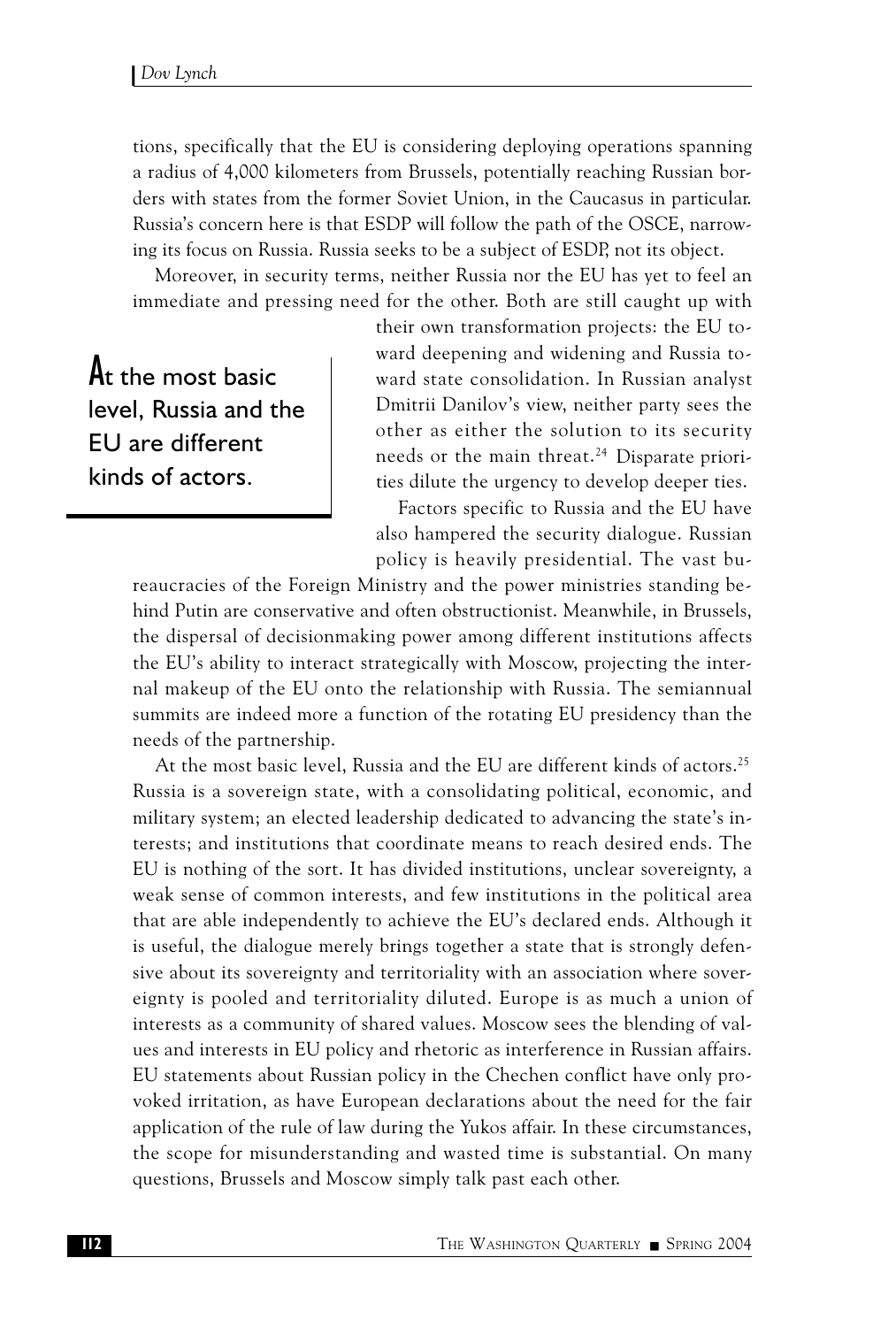#### **Prospects for European Integration**

Russian foreign policy toward the EU weaves together many strands of Putin's policy of alignment with the Euro-Atlantic community to foster international predictability and support Russia's modernization. At first glance, Russia's relations with the EU appear primarily positive. The EU is not hostile to Russia, nor is it a potentially threatening political-military organization, like NATO. EU-Russian trade relations are vital for the Russian economy, and Brussels provides substantial assistance and expertise for Russia's economic reforms. Moreover, as the EU becomes increasingly reliant on Russian energy supplies, Russia is not the only dependent party in the relationship. In sum, relations between Russia and the EU have great potential to satisfy Russia's need for external interlocutors that provide for a Russian voice on the international stage and that support Russia's internal transformation.

The combination of EU enlargement and the organization's emergence as a security actor, however, raises challenges for Moscow, the first being uncertainty. Russian leadership is unsure of the EU's future role in Europe and its policies toward Russia. In the long term, is there an alliance within the EU in the making? How will the new member states affect the EU's policy toward Russia? Will the EU make more attempts to interfere in Russia's domestic affairs? To what extent will Moscow be able to exploit ties with the old members? More generally, what shape will European security take, and how will Russia assert its voice? There are no clear answers to any of these questions.

The second challenge is psychological. Although he does not want Russia to join the EU, Putin does not want Russia to be isolated on Europe's periphery, subject to developments beyond its control. EU enlargement is blurring the distinction between the "European Union" and the idea of "Europe"—the two ideas are merging. For all his pragmatism, Putin has always affirmed Russia's European vocation and tied the new Russian Federation's destiny with that of Europe. Yet, if Russia is not a member of the EU (an unrealistic prospect), can it still be considered part of Europe? The questions raised by relations with the EU are this fundamental.

Cooperation between a former empire in retreat and an expanding power cannot be expected to come without complications. The border zones between the two—in Moldova, Ukraine, and Belarus, as well as in the south Caucasus—will likely feature quite a bit of friction, as lines of power and influence become clearer. This was evident in Russian reactions to the 2003 discussions in Brussels when the EU talked about deploying an ESDP operation to replace the Russian-led peacekeeping mission in Moldova.<sup>26</sup> In public, Moscow reacted calmly against the notion; in private, Russian reactions were a blend of astonishment, anxiety, and concern.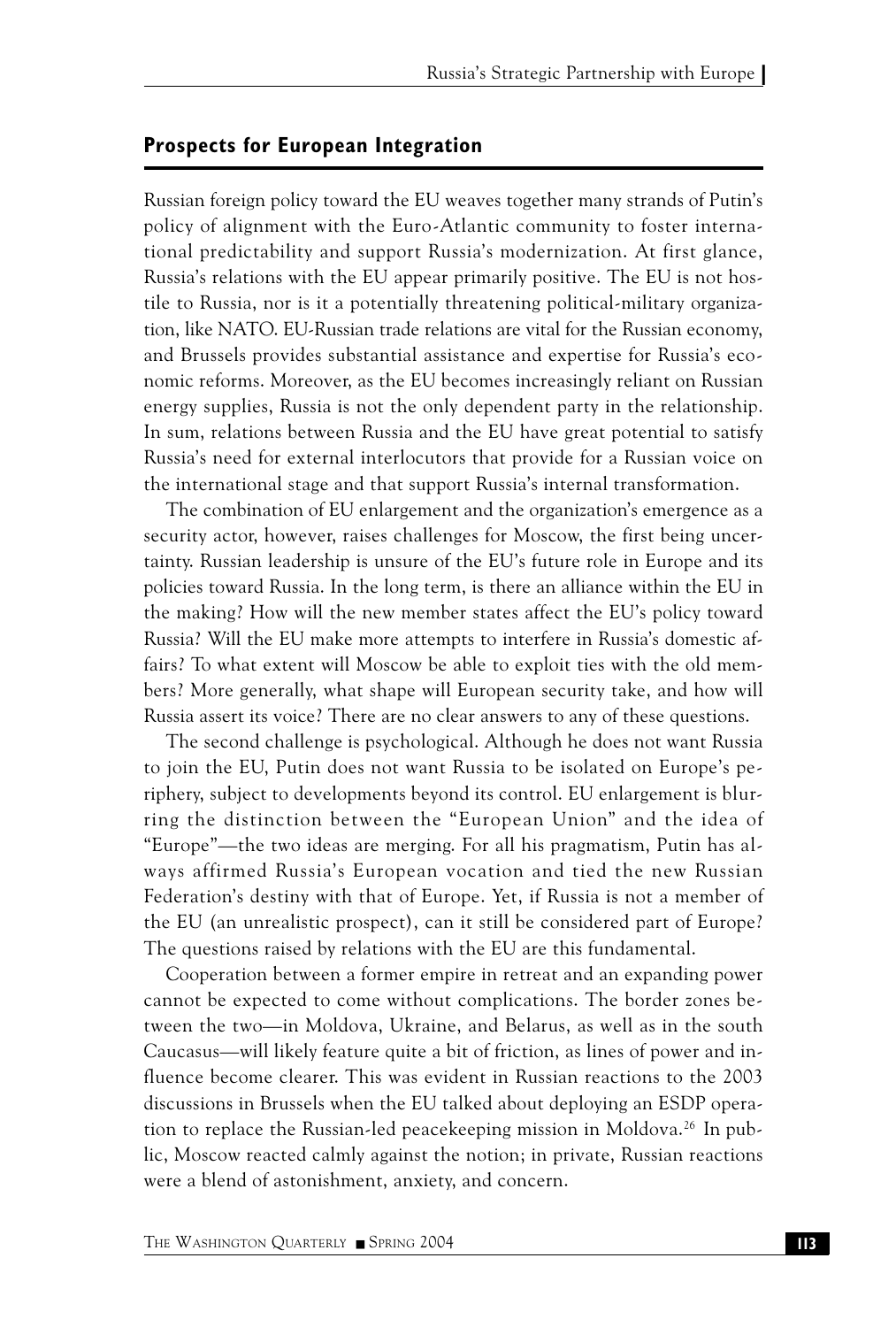Putin began his presidency seeking more predictable and accommodating international partners for Russia's state consolidation. The EU had pride of place in his vision. By early 2004, the EU has found more ambiguous importance. The EU remains unpredictable, and Russia is little more engaged. In fact, Russia finds itself pushed to the sidelines, facing the reality that a united Europe is being built at the dawn of the twenty-first century—but without Russia.

#### **Through Moldova to a United Europe**

What can be done to bridge the gap in the EU-Russian security dialogue? How can a united Europe without dividing lines be created when Russia remains outside the EU? One potential solution could lie in the development of a more effective institutional framework that would link the EU and Russia in a permanent dialogue on questions of mutual and international concern. In this spirit, the EU-Russian summit in St. Petersburg in May 2003 produced an agreement to create a Permanent Partnership Council between Russia and the EU, designed to act as a clearinghouse on all matters of cooperation.27 Once in place, the council is to meet more frequently and at different levels than the current mechanisms. Although not irrelevant, this solution highlights a classic EU reflex to seek an institutional or procedural answer to a question that requires attention to substantive outcomes or results. That little progress has been made toward setting up the council since the summit is not surprising.

The EU-Russian security dialogue has devoted enough time since 1999 to declarations. Without practical, ground-level cooperation, the dialogue has become top-heavy and is in danger of toppling over into a heap of words and statements. Concrete cooperation must start on a particular question that brings together both urgency and interest for the EU and the Russian Federation. Optimally, this question should also address concerns that have arisen in Moscow over the two key developments to come in 2004: enlargement and the continuing rise of the EU as Europe's security provider. Finally, the issue should be one on which both the EU and Russia have the means to act.

Conflict settlement in Moldova satisfies all three criteria. With enlargement to Romania in 2007, the EU's external borders will abut Moldova, thereby bringing to the EU's doorstep a host of problems, from human trafficking to illicit smuggling of all sorts. Moldova is Europe's poorest country, and the conflict with its separatist region of Transdniestria, on the left bank of the Dnestr River, lies at the heart of all of its problems. EU member states and officials are well aware that Brussels must assume a more active role in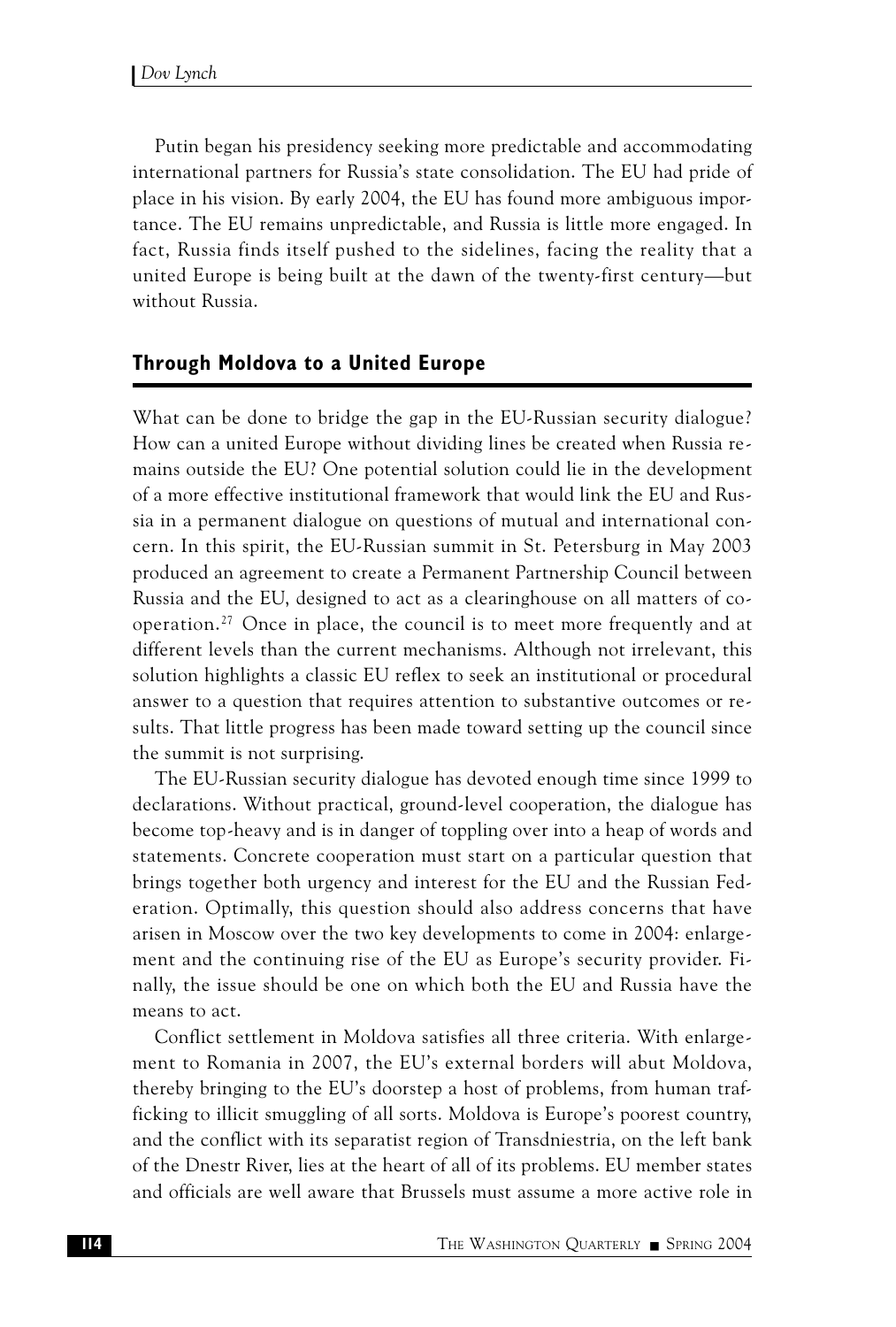this conflict. The OSCE has been involved for more than 10 years in negotiations between the two parties but with little success. The EU has far greater interest in settling the conflict, and it has also a more effective range of policy tools at its disposal to achieve this goal and to make it stick. These tools range from leveraging Moldova's EU aspirations to applying the union's array of economic and financial as well as crisis management support.

For its part, Russia has been deeply involved in peacekeeping in the conflict since the establishment of a cease-fire regime in July 1992. At the

Istanbul OSCE summit in 1999, Russia agreed to withdraw its forces and equipment (more than 40,000 tons) that remain in the Transdniestrian region by December 31, 2002. For a number of reasons, the Russian Ministry of Defense failed to meet the deadline, which was extended to December 31, 2003. By late 2003, Russia had withdrawn about half of the weaponry and equipment, and much work remains before the completion of the process.

I he border zones between Europe and Russia will likely feature quite a bit of friction.

Conflict settlement in Moldova requires cooperation between Russia and the EU. In itself, the conflict is nothing like the wars of the Yugoslav dissolution or the conflicts in the Caucasus. It is not an ethnic conflict, and there is no deep-rooted hostility between the populations on either bank of the Dnestr River. The conflict was not a war but a series of small clashes, the roots of which are caused by the desire of the separatist authorities in Transdniestria to retain sovereignty over the affairs of the left bank. As such, cutting a deal between the parties on an appropriate division of competencies inside the same state and making that deal stick does not require a military operation but political energy by mediators and their cooperation.

In the year 2003, the EU and Russia learned they needed to act together in the conflict. In May 2003, the EU Council launched a discussion on the possibility of EU involvement in the deployment of a peace consolidation mission in Moldova to replace the current peacekeeping operation and underpin a settlement between the two parties. In response, in a July 21, 2003, statement, the Russian Ministry of Foreign Affairs' spokesman, Aleksandr Yakovlenko, declared, "One should ... avoid any statements or initiatives which complicate the already very difficult negotiations and prematurely distract the attention of their participants from the most vital substantive issues of settlement and lastly that are taken without a prior diplomatic discussion with the use of the well-oiled negotiating mechanisms."28 Facing the recalcitrance of Russia and, therefore, of Transdniestria,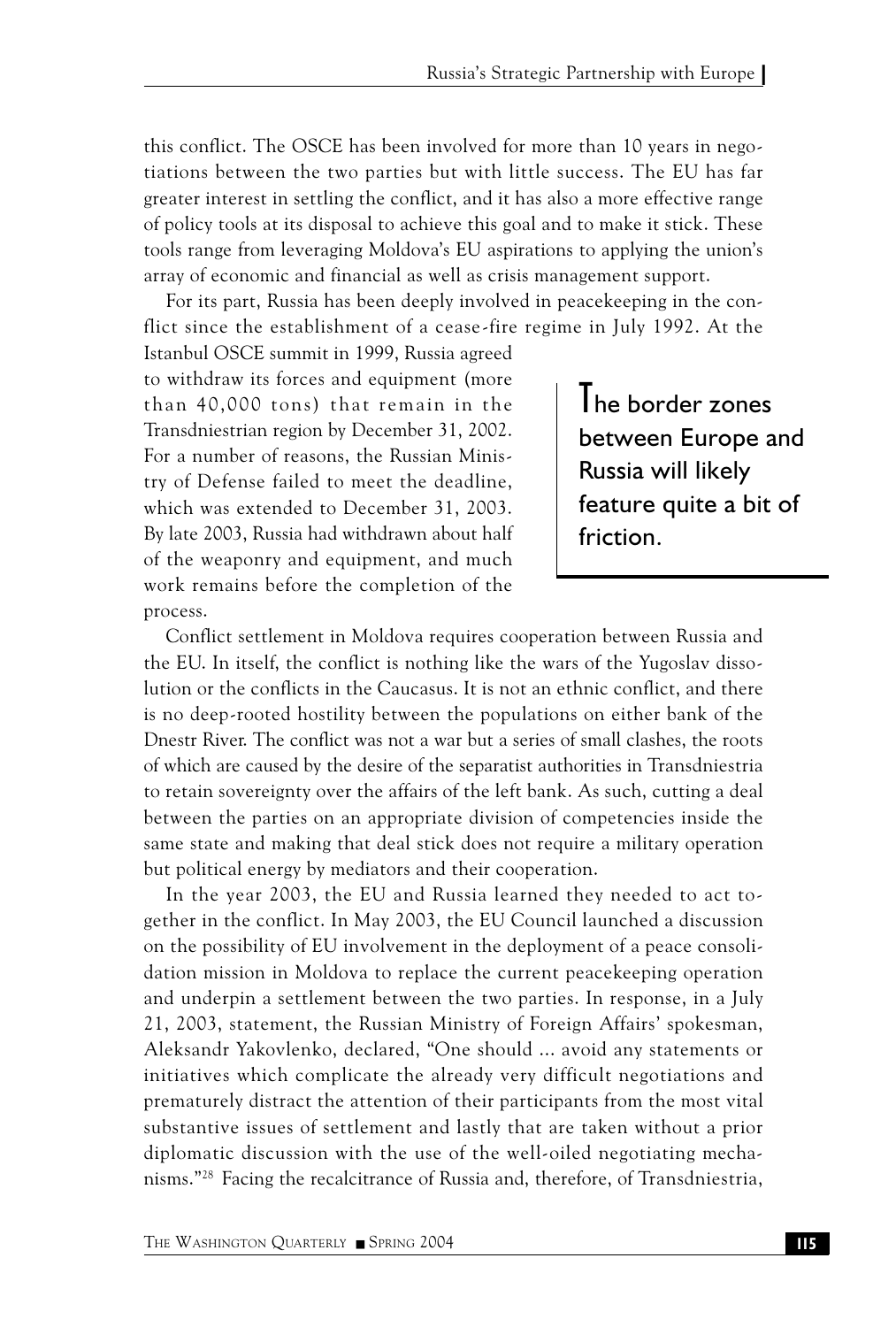the EU retreated, even if it remains poised for involvement in a postsettlement security arrangement.

Russia also learned the lesson that unilateral initiatives fail. In mid-November, to the great surprise of the United States and the OSCE, Dmitry Kozak, deputy head of the Russian presidential administration, presented a draft memorandum on a division of competencies between the central authorities and the Transdniestrian leaders. The memorandum would have cre-

Conflict settlement in Moldova requires cooperation between Russia and the EU.

ated a new Federal Republic of Moldova that, in practice, attributed so many powers to the federal subject—Transdniestria—that Moldova, in effect, became a confederation. Under intense domestic pressure and without international support for the proposal, Vladimir Voronin, the Moldovan president, did not sign the memo, much to Moscow's ire (reportedly Putin's plane had been readied for a flash visit to Chisinau for a signature

ceremony). The OSCE ministerial meeting at Maastricht in early December 2003 confirmed the collapse of the Russian plan and was one reason for the meeting's failure to produce a joint statement. Almost all of the participating OSCE states called for a return to the multilateral negotiating format and for the deployment of a genuinely multinational peace-support arrangement to underpin any conflict settlement agreement that might be reached.

In the new borderland between the EU and Russia, cooperation is vital for stability and security. To exit the Moldovan dead end, the EU and Russia must develop a common position. Work must occur at two levels. First, Russia and the EU must develop a shared view of a fitting constitutional arrangement to solve the conflict. In this, the EU must be invited to join the current mediation mechanisms which include Russia, the OSCE, and Ukraine. Second, Brussels and Russia must elaborate a joint peace consolidation mission in Moldova. This mission should contain a small military element (up to 100 troops), deployed for a short period of time, and be primarily civilian, deployed for the longer term, and with an extensive mandate across Moldovan territory. Although the current modalities for Russian participation in EU operations allow for only a limited Russian voice, undertaking a joint operation will require joint command and control as well as joint responsibility.

Cooperation over Moldova has an excellent chance of securing the settlement of the conflict, a worthy goal in itself. Cooperation would also have a wider impact on EU-Russian relations, as a first foundation to help build the declared "strategic partnership." The design and deployment of a joint operation would go far in assuaging Russia's concerns with ESDP. Al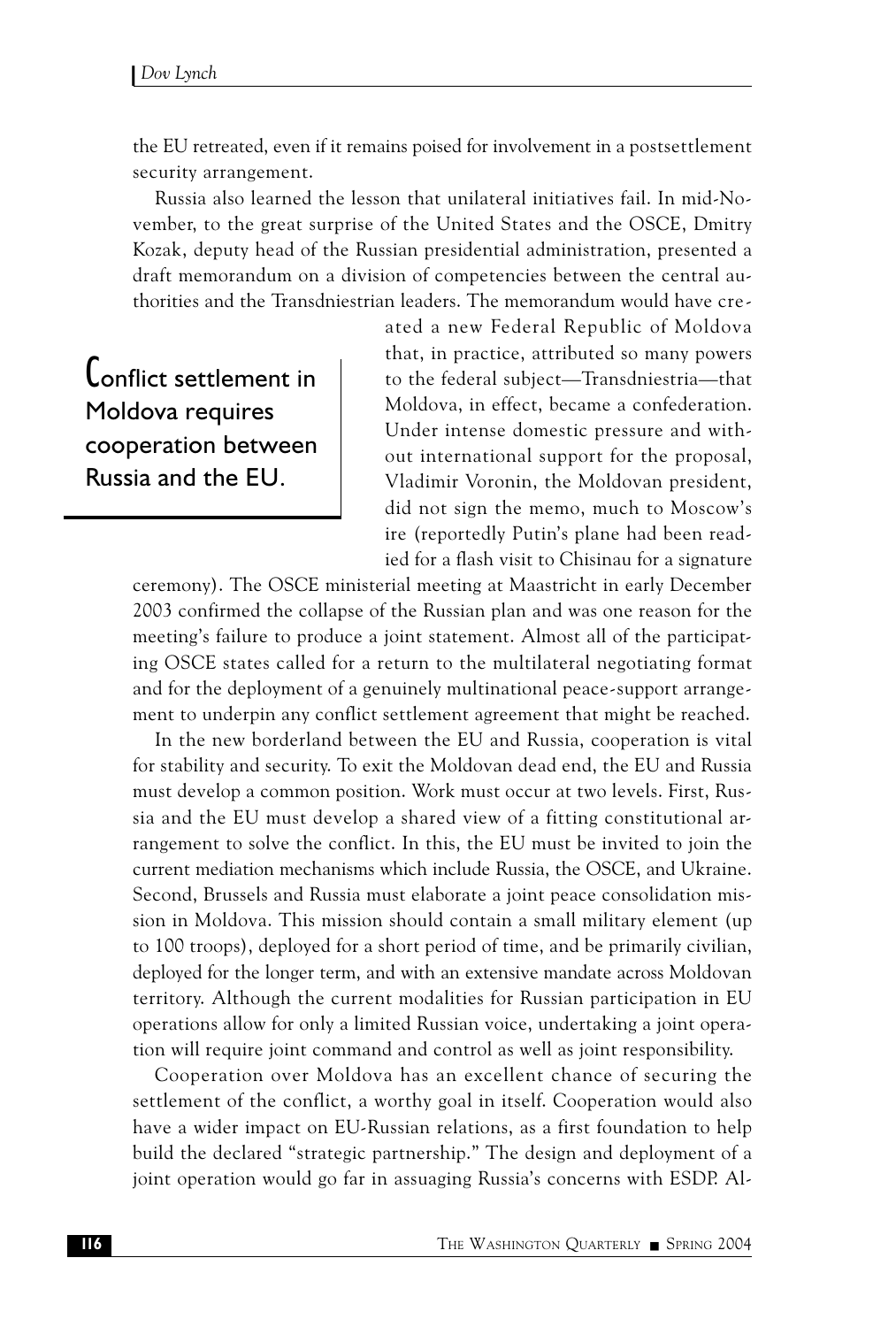though it would not be easy for the EU to consider such an unparalleled undertaking, it is not beyond the reach of a security organization that is still in its formative stage. Finally, cooperative actions in the new border region between Russia and the EU would represent a powerful signal of the reality of a common European security space and the continent's shared fate, without dividing lines.

#### **Notes**

- 1. Vladimir Putin, interview, November 3, 2003, www.kremlin.ru (accessed December 16, 2003).
- 2. Vladimir Putin, interview with BBC, June 22, 2003, Information and Press Department Daily News Bulletin (IPD DNB), Moscow, June 23, 2003, www.mid.ru.
- 3. European Commission External Relations, "The EU's Relations with Russia: EU-Russian Trade," May 2003, www.europa.eu.int/comm/external\_relations/russia/ intro/trade.htm (accessed December 16, 2003).
- 4. Ibid.
- 5. Gunter Verheugen, speech before the Diplomatic Academy, Moscow, October 27, 2003, www.eur.ru/en/news\_90.htm (accessed December 16, 2003).
- 6. "Russia's Potential Is Called for in the World," Kommersant, May 22, 2002, IPD DNB, Moscow, May 22, 2002, www.mid.ru.
- 7. See Dov Lynch and Antonio Missiroli, "ESDP Operations," forthcoming, www.isseu.org.
- 8. Javier Solana, "A Secure Europe in a Better World," presentation to Thessaloniki European Council, June 20, 2003, http://ue.eu.int/pressdata/EN/reports/76255.pdf (accessed December 16, 2003). The final version can be found at http://ue.eu.int/ pressdata/EN/reports/78367.pdf (accessed December 16, 2003).
- 9. Available at www.eur.ru (accessed December 16, 2003).
- 10. IPD DNB, Moscow, September 25, 2001.
- 11. Available at http://europa.eu.int/comm./external\_relations/ceeca/pca/ (accessed December 16, 2003).
- 12. Kaliningrad: Transit, Communication from the Commission to the Council, COM(2002) 510 Final, Brussels, September 18, 2002; "Joint Statement on Transit between the Kaliningrad Region and the Rest of the Russian Federation," Brussels, November, 11, 2002, www.europa.eu.int/comm/external\_relations/russia/summit\_11\_02/js\_kalin.htm (accessed December 16, 2003).
- 13. IPD DNB, Moscow, June 17, 2003.
- 14. See "The Common European Economic Space: The Concept Paper" (Annex One to the Joint Statement, November 7, 2003).
- 15. Available at http://europa.eu.int/comm/external\_relations/russia/summit11\_03/ 1concl.pdf (accessed December 16, 2003).
- 16. See "EU/Russia: What Are the Next Steps?" *European Report EIS*, http://eisnet.eis.be (accessed December 16, 2003).
- 17. See Sergei Prikhodka, "Russia-EU Cooperation: The Need for a New Impetus," *Europa,* no. 3 (October 2001).